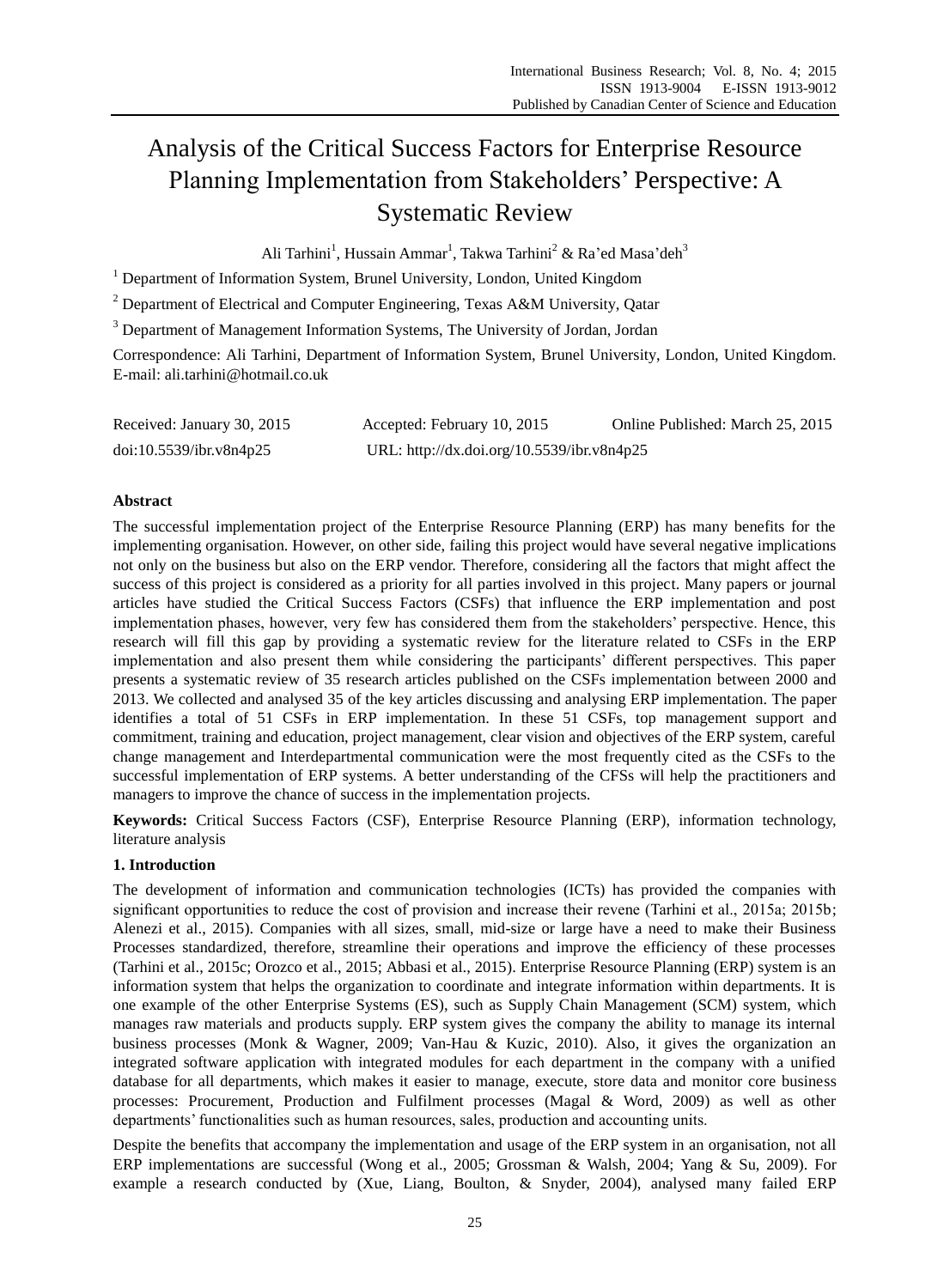implementations in china, and explained why these failures affected not only the implementing company, but also the ERP vendors, because the vendor had to pay compensation to the implementing firm. One example of these cases when CosmeticCo Company chose MOVEX software as an ERP package, however, this system was not fully translated to Chinese language and the financial tables were not compatible with the requirements of the Chinese government, which causes a lot of delay in the manufacturing process, and as a result, the service provider had to pay USD 250,000 to CosmeticCo Company. Another failure example, is when FurnitureCo Company selected SAP R/3 as an enterprise system, however, this system was not about to adapt to the type of Chinese market where the prices of raw materials are changing frequently and fast, which caused huge discrepancies between the reported and real prices. Eventually, FurnitureCo Company decided to implement local ERP system that met its needs. Moreover, from organizational point of view, implementing ERP solution would impact the organizational structure of the implementing firm, which would need careful change management, involving changing of roles, procedures and policies within the company. Lastly, from the business perspective, the need for Business Process Reengineering (BPR) to fit system functionalities or already embedded business processes, could be considered as the most important effect of implementing ERP solution (Francoise, Bourgault, & Pellerin, 2009).

Another case study presented by (Barker & Frolick, 2003), gives an example of a failure ERP implementation, in which the implementing company is considered as the largest independent bottlers in the soft drink industry. It grew through many years and this growth was associated with the use of many information systems, in which there was no integration among them. Therefore, the managers decided to implement an ERP system that provides integration between departments and would benefit the business in many other ways. However, there were some errors that eventually led this project to be failure. First example is that they did not go with the ERP consultants' recommendation for this implementation and chose to do their ideas for this plan. The second issue was the inexperienced understaffed IT department that the organisation had at that time, which made many problems for the deployment process. Moreover, the communications between project members was not managed successfully, there was no proper training for project members and the employees were not selected carefully to suite this mission. Finally, and on the top of all what mentioned before, the management support was not up to the event. All the previous mentioned reasons forced some employees to resign, which added additional problem to the company. From this case study, it can be seen the importance of the previously mentioned success factors and how these would affect such an important project for any organisation. Also, the close communication and collaboration between external consultants and the employees from the company has a great impact on the success of such a project. Presenting the previous case studies has highlighted the significance of studying and investigating the CSFs in ERP implementation.

There are many factors that have to be considered in order to perform successful ERP implementation. Based on that, many authors highlighted the Critical Success Factors (CSF) of any ERP system implementation projects. These factors were results of many implementation cases in different organisations. For example (Haft & Umble, 2003) mentioned some of these factors such as, clear definition of the strategic goals of the company and whether the system would help to achieve these aims or not, top management support and commitment, and users training. Also, Salimifard et al. (2010) gave other factors, such as the use of the consultants, technological infrastructure and an effective communications between the implementation project members. Moreover, Dezdar and Ainin, (2011) added another two issues that are related to successful Implementation venture, such as user satisfaction and organisational impact.

From the CSFs list mentioned above, it can be seen that there are different user groups that are interested in those factors. First group is the implementation consultants who are responsible about understanding the company's current business processes and aligning them to the processes that are already configured and programmed in the ERP system. The second group comprises the general managers and directors in the implementing company who have to support the project and provide it with the required resources such as budget and dedicated employees. The third group includes Information Technology (IT) managers, Management of Information System (MIS) managers and Chief Information Officer (CIO) in the implementing company who will work closely with the implementing consultants in order to achieve the goals of the project. The fourth group is the vendors who produce these enterprise systems. The last and very important group contains the end users of this giant software.

Depending on the previous explanation, however, the previous mentioned success factors are not classified according to their respective audiences. Also, according to the publications within this field, the job of determining the importance of each factor by counting how many times each element is mentioned within the related literatures is not done yet. Therefore, the need to categorise the previous mentioned factors according to each concerned party involved in this implementation as well as the necessity to measure the authors agreement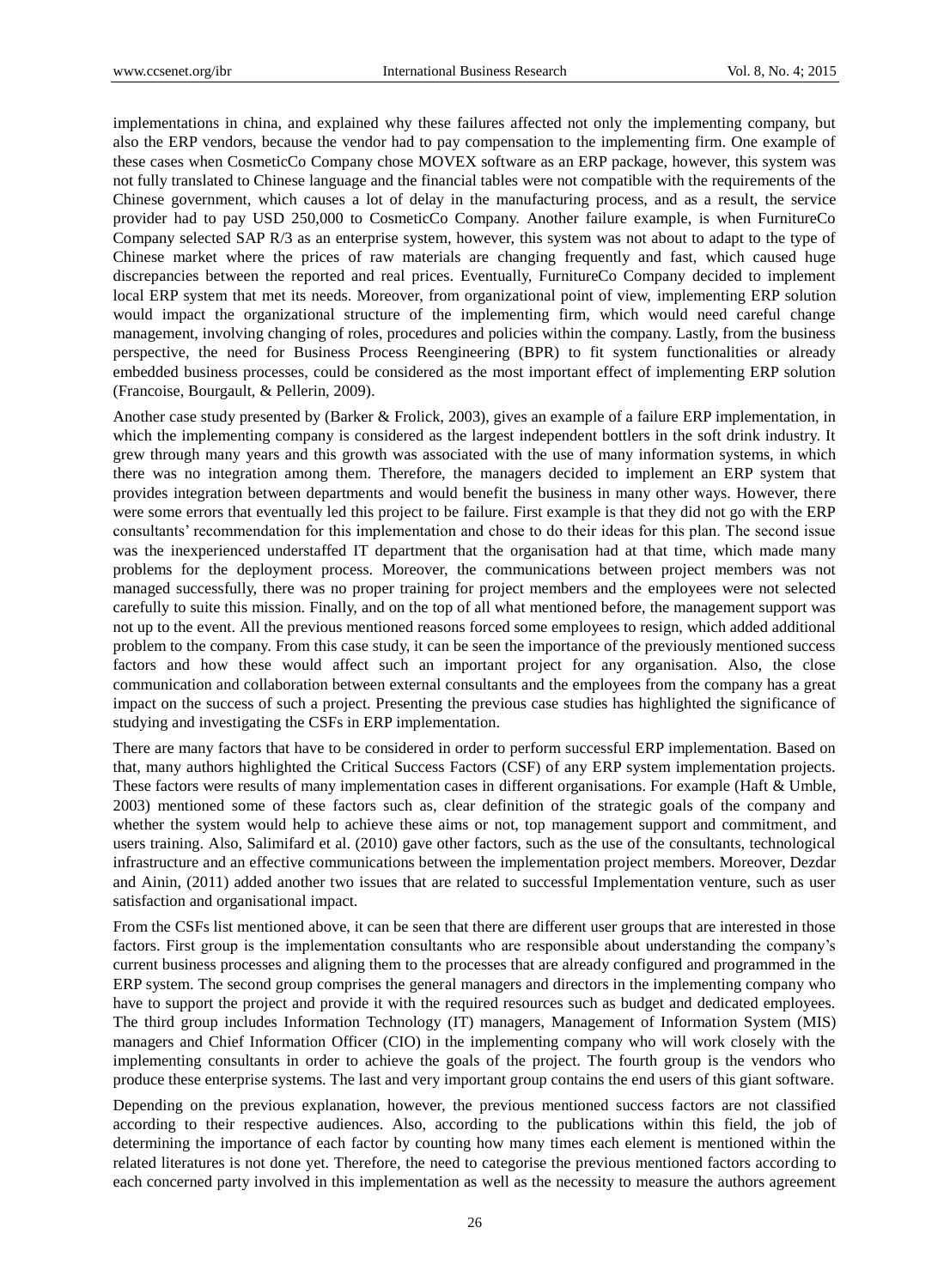on them have emerged.

Therefore, the aim of this project is to classify the Critical Success Factors (CSFs) in ERP implementation derived from the literatures according to the stakeholders' point of view. This can be done through categorizing the previous mentioned factors according to each party involved as well as measuring the literature consensus on them. This categorisation will be accomplished using a systematic literature review of the related journal papers. This classification would be beneficial for the concerned stakeholders, who are involved in the ERP implementation project, for two reasons. The first one is that it would provide an understanding of the different stakeholder's views about the CSFs. The second reason is that they will be able to focus on the CSFs that are related to them, which would be reflected in a better ERP implementation project.

#### **2. Background**

#### *2.1 The Need for Integration and ERP as a Solution*

The need for integration became more important with companies' transformation from the functional style of operation to business process structure, where all departments collaborate together to achieve the required business objective. This change is reflected in the necessity to integrate diverse technologies from different department, to merge business units into a unified software and database, and to improve business performance by having better insight of the company's information (Magal & Word, 2009), which can be accomplished by using ERP systems as platforms for business integration.

Enterprise Resource Planning (ERP) system assists the organizations to automate their business processes by coordinating and integrating the information between departments, which is one of the big benefits of this system (Monk & Wagner, 2009). It provides the organization with cross-functional enterprise software with integrated modules for each department in the organisation with a unified database for all of them, which makes it easier for the company to manage, execute, store data and monitor core business processes: Procurement, Production and Fulfilment processes (Magal & Word, 2009) as well as other departments' functionalities such as marketing, human resources, sales, production and accounting units. The integration it brings and provides is very important for any business, since the ERP system solves the silo effect that legacy systems have, because they were developed in isolation from each other.

The ERP implementation project is considered as a complicated project since it involves many steps and it is related to every aspect in the business which requires a huge team-work and collaboration between all business's functions within the organisation such as IT, finance, manufacturing and Human resources (HR). It is the project that would affect the future of the business on a strategic level. Successfully implementing this system would have a great positive impact on the company. In contrast, failing this project would have a major negative impact on the implementing company. Therefore, many considerations and success factors have to be well thought off and many mistakes and risks have to be avoided in order to see this project a successful one.

## *2.2 The Implications of the ERP Implementation*

Having the Enterprise Resource Planning (ERP) system implemented successfully would have an important impacts and benefits on the organisation. These implications can be evaluated according to different viewpoints. One perspective is about gains and losses, and this can be evaluated by analysing case studies where companies implemented ERP systems. One example of these is the study conducted by (Yang & Su, 2011), which shows the benefits of having ERP system on the organisation and effect of this enterprise system on other areas or IT systems such as the Supply Chain Management (SCM) system that is integrated with it. These benefits are presented in Figure 1.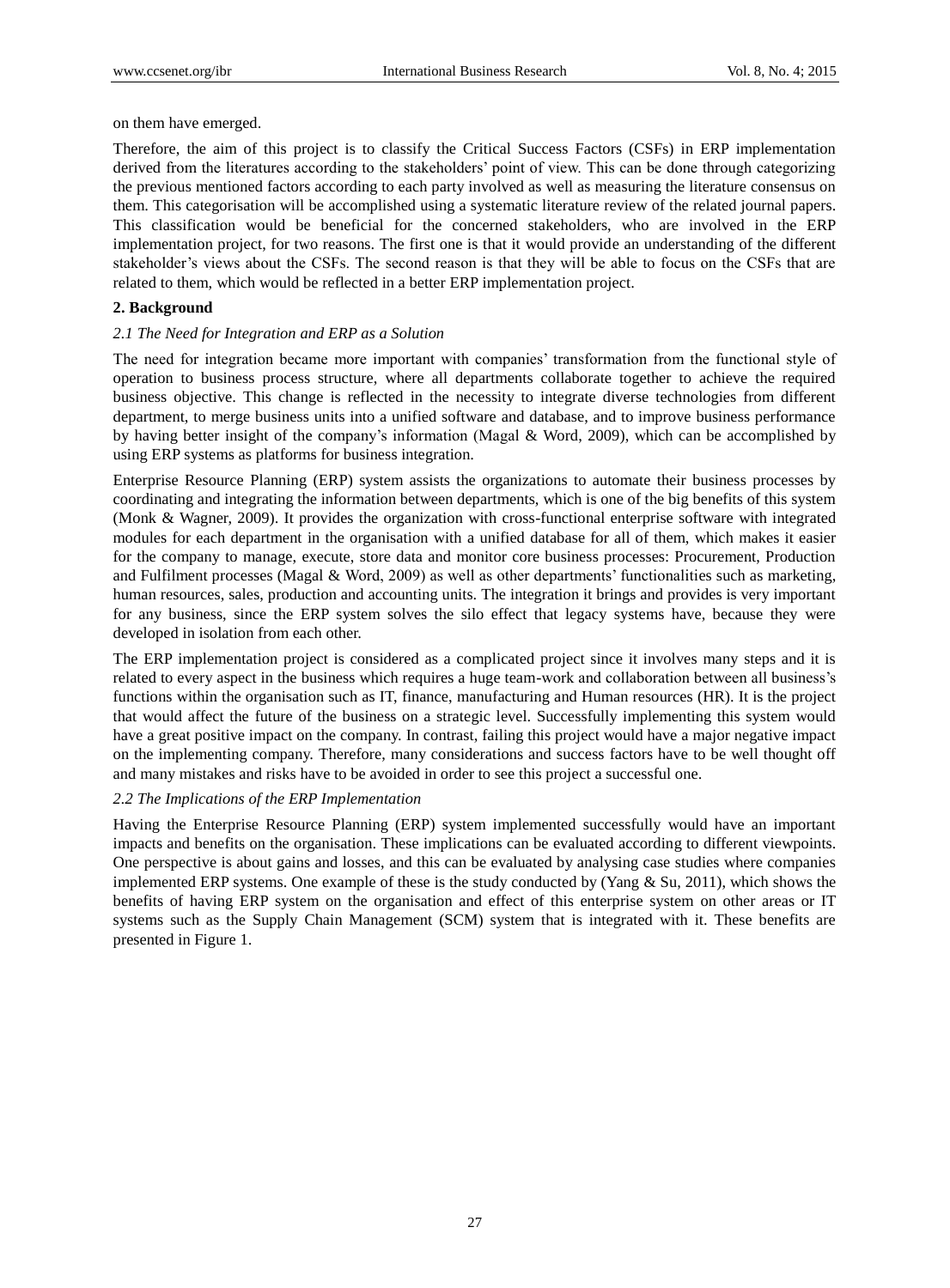| <b>ERP Benefits</b>                                                                                                                                                                                                                                                                                                                                                                                                                                                                                          |                                 | SCM                                                                                                                                                                                                                                                                                                                                                                                                                                                                                                                                                                                                                                                                                  |
|--------------------------------------------------------------------------------------------------------------------------------------------------------------------------------------------------------------------------------------------------------------------------------------------------------------------------------------------------------------------------------------------------------------------------------------------------------------------------------------------------------------|---------------------------------|--------------------------------------------------------------------------------------------------------------------------------------------------------------------------------------------------------------------------------------------------------------------------------------------------------------------------------------------------------------------------------------------------------------------------------------------------------------------------------------------------------------------------------------------------------------------------------------------------------------------------------------------------------------------------------------|
| <b>Operational Benefits</b>                                                                                                                                                                                                                                                                                                                                                                                                                                                                                  |                                 | Internal business process perspective                                                                                                                                                                                                                                                                                                                                                                                                                                                                                                                                                                                                                                                |
| Operational                                                                                                                                                                                                                                                                                                                                                                                                                                                                                                  |                                 | The internal business process starts with the receipt                                                                                                                                                                                                                                                                                                                                                                                                                                                                                                                                                                                                                                |
| The operational benefits are those arising<br>from automating cross functional processes<br><b>IT</b> infrastructure                                                                                                                                                                                                                                                                                                                                                                                         |                                 | of a customer order and finishes with delivery of the<br>products or service to the customer which reflects<br>how effectively material and labour resources are<br>used to provide service, and includes improve                                                                                                                                                                                                                                                                                                                                                                                                                                                                    |
| The IT infrastructure benefit consists of the<br>typical IT department benefits arising from<br>reduction in cost of maintaining legacy<br>systems.                                                                                                                                                                                                                                                                                                                                                          |                                 | efficiency of manufacturing process, improve<br>inventory management, increase delivery efficiency,<br>increase flexibility, increase information system<br>support, and improve new product development.                                                                                                                                                                                                                                                                                                                                                                                                                                                                            |
| <b>Tactical benefits</b>                                                                                                                                                                                                                                                                                                                                                                                                                                                                                     |                                 | <b>External business process perspective</b>                                                                                                                                                                                                                                                                                                                                                                                                                                                                                                                                                                                                                                         |
| <b>Managerial</b><br>The managerial category includes benefits<br>that arise from the use of data to better plan<br>and manage production, manpower,<br>inventory and physical resources and from<br>the monitoring and control of financial<br>performance of products, customers,<br>business lines and geographic area.<br><b>Strategic benefits</b><br><b>Strategic</b><br>The strategic benefits category focuses on<br>the benefits that arise from the system's<br>ability to support business growth | Improved firm<br>performance on | The increased outsourcing of manufacturing<br>companies results in more focus on the external<br>business process and many SCM solutions are<br>developed to support this, which reflects broader<br>business measures used to enhance customer<br>loyalty, based on the logic that superior service<br>attracts and keeps key customers.<br><b>Customer service perspective</b><br>Customer service identifies the types of value<br>provided to the customer. While there are a number<br>of specific measures of customer service, the<br>research focuses on customer satisfaction, product<br>flexibility, product leadership, deliver speed and<br>order tracking performance. |
| Organisational<br>The organisational benefits category<br>captures the benefits derived from<br>facilitation business learning, empowerment<br>of staff and higher employee morale and<br>satisfaction.                                                                                                                                                                                                                                                                                                      |                                 | <b>Cost management</b><br>Cost management focuses on the functional and<br>logistics and supply chain cost components and<br>indicates how well a firm uses fixed assets and<br>working capital.                                                                                                                                                                                                                                                                                                                                                                                                                                                                                     |

Figure 1. Linking ERP benefits and firm performance of SCM

## **3. Methodology**

The process for this research is based on the five steps proposed by (Khan et al., 2003) for the research based on systematic review, in which the authors provided an explanation of the tasks accompanying a systematic literature review such as selecting, reviewing and quality assessment of the reviewed literatures. The five steps are and the actions taken by the researchers are follows:

## *1- Framing the question for the review.*

In this step, the research question and the related terms should be clearly specified before the start the of the actual literature review. In the case of this research, there are two parts or two research questions:

- 1) To identify the Critical Success Factors CSFs in ERP implementation and post implementation phases;
- 2) To classify the identified CSFs according to the stakeholders' point of views.
- *2- Identifying relevant work and literatures.*

In this step of this research, the resources of the relevant literatures should be identified. For this study, the focus is on the electronic resources and documents that contain the following keywords: 'enterprise resource planning', 'ERP Implementation' and 'critical success factors CSFs'. More specifically, the resources were journals that are concerned with ERP research in IT, computing and business management such as (European Journal of Operational Research, Science Direct, IEEE Xplore, Journal of Enterprise Information Management, Association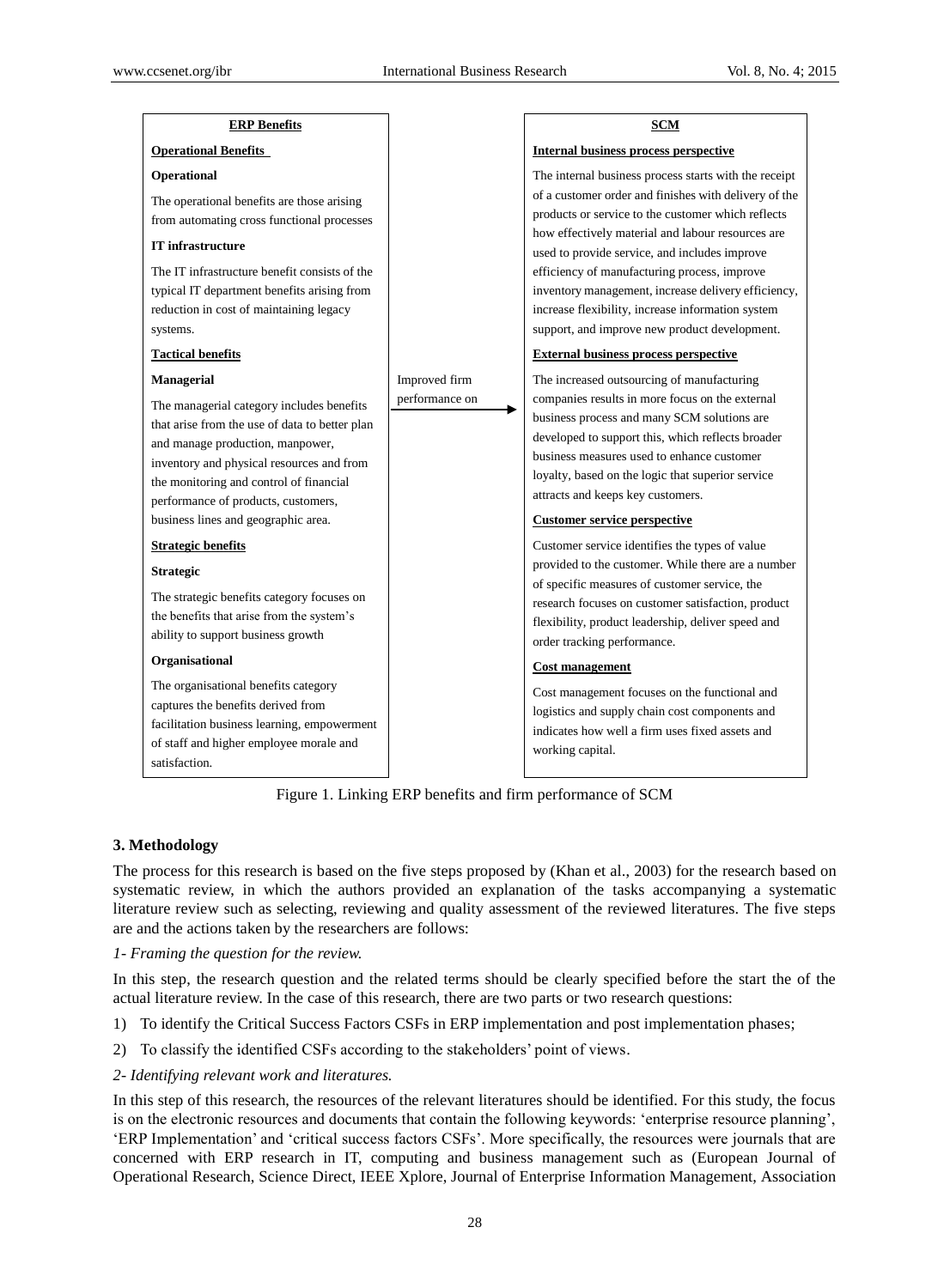for Information Systems).

## *3- Assessing the quality of the found studies.*

In this step, the discovered papers or publications would be filtered according to some quality measures to filter the found publications. These standards are:

- The paper must clearly relate to the research question
- The publication must have clear methodology
- The research must come from trusted resources and journals. In this regard, papers that are based on a single case study were excluded, since the findings cannot be generalised
- The publication year of the papers must be 2000 or above
- *4- Summarising the discovered evidences that answer the research question.*

In this step, the discovered evidences related to the research questions will be gathered and summarised in order to prepare them for fifth step which is data analysis or findings interpretations.

## *5- Understanding the findings.*

In this final step of the study, the discovered results from the previous steps would be analysed in order to conclude the stakeholders groups in the ERP implementation project as well as CSFs that concern each of these groups.

Critical Success Factors can be defined as the aspects or elements that need to be considered carefully in order to have a successful project. This definition can be applied to the ERP implementation projects. Based on this explanation and on the importance of examining the Critical Success Factors in ERP Implementation, 34 articles have been investigated thoroughly in order to determine their relevance to the topic under investigation and also to answer the research questions for this study. Table 1 lists the 20 articles that have been examined and accepted and Table 2 lists the 14 papers that were examined and rejected. These articles were rejected because one or more of the following reasons:

- The year of publication is older than 2000
- Some articles were based on single case studies
- Some papers were not related directly to the CSFs in ERP implementation
- Some articles were about specific and not important industry sector.
- Some papers were based on previously published conference proceedings and then updated and published in an international journal.

The keywords that were used to filter the papers in this part of the study are: (ERP Implementation) and (Critical Success Factors) or (CSFs)

| #  | Title                                                                                                                     | Author $\mathsf{\setminus s}$                                                | Year |
|----|---------------------------------------------------------------------------------------------------------------------------|------------------------------------------------------------------------------|------|
| 1. | Examining critical success factors affecting ERP implementations in<br>enterprises of Pakistan                            | Khattak, M.O., Yuanguan, S., Irfan, M., Khattak,<br>R. A., Khattak, M. S. M. | 2012 |
| 2. | The Critical Success Factors Across ERP Implementation Models: An Lai, I. K. W.<br><b>Empirical Study in China</b>        |                                                                              | 2006 |
| 3. | Critical success factors for ERP implementation in SMEs                                                                   | Munir, A. M., Pinedo-Cuenca, R.                                              | 2013 |
| 4. | The consistency among facilitating factors and ERP implementation<br>success: A holistic view of fit                      | Wang, E. T. G., Shih, S. P., Jiang, J. J., Klein, G.                         | 2008 |
| 5. | A Classification Framework of Critical Success Factors for ERP<br>Systems Implementation: A Multi-Stakeholder Perspective | Nour, M. A., Mouakket, S.                                                    | 2011 |
| 6. | Critical success factors for ERP implementations in Belgian SMEs                                                          | Doom, C., Milis, K., Poelmans, S., Bloemen, E.                               | 2009 |
| 7. | Enterprise resource planning: A taxonomy of critical factors                                                              | Al-Mashari, M., Al-Mudimigh, A., Zairi, M.                                   | 2003 |
| 8. | ERP Implementation: A multi-stakeholder analysis of critical success<br>factors                                           | Chetcuti, H. R.                                                              | 2008 |

Table 1. The accepted CSFs related articles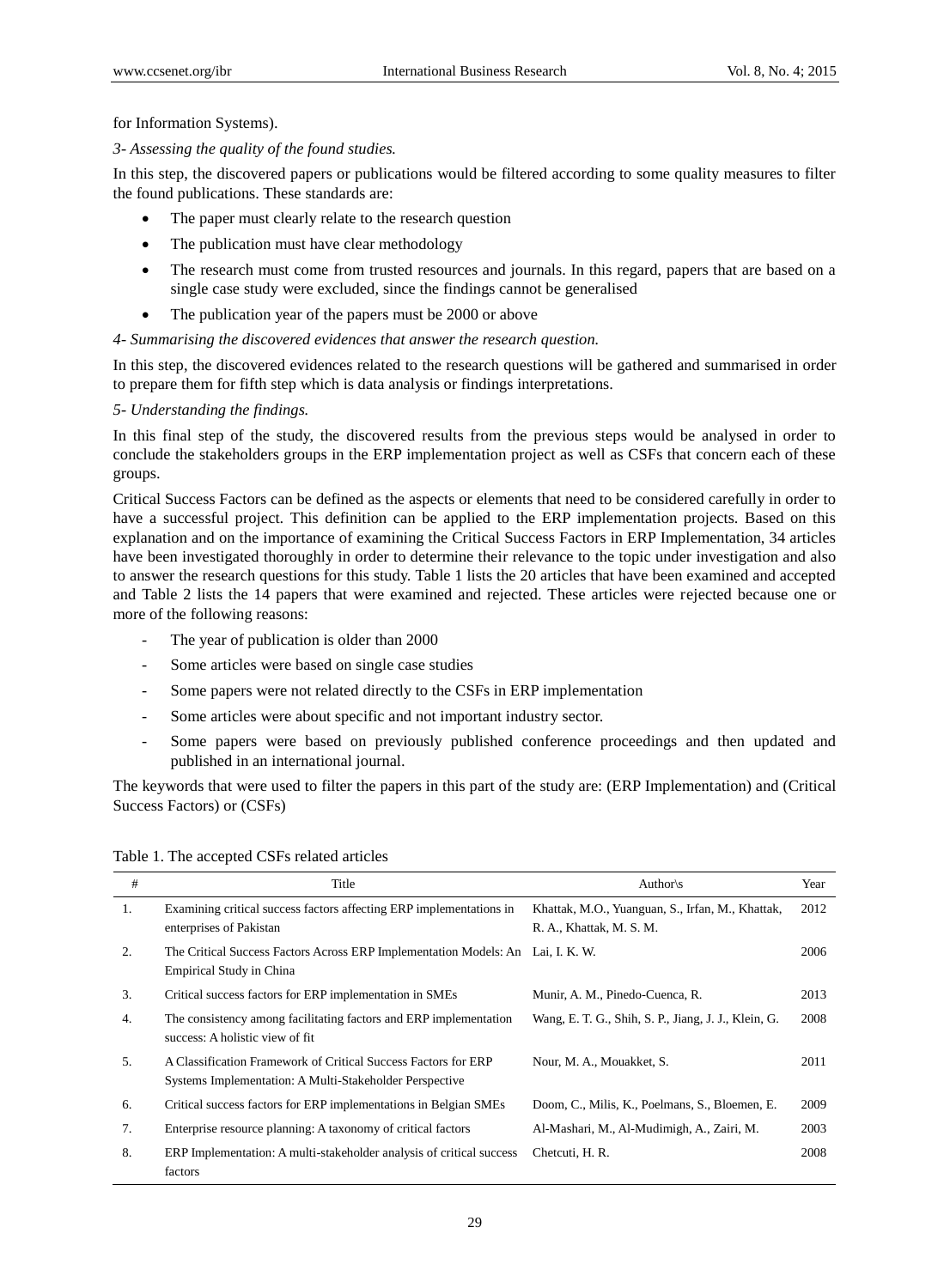| 9.  | Enterprise resource planning: Implementation procedures and critical<br>success factors                               | Umble, E. J., Haft, R. R., Umble, M. M.         | 2003 |
|-----|-----------------------------------------------------------------------------------------------------------------------|-------------------------------------------------|------|
| 10. | Vicious and virtuous cycles in ERP implementation: a case study of<br>interrelations between critical success factors | Akkermans, H., Helden, K.                       | 2002 |
| 11. | Critical Success Factors In ERP Implementation: A Review                                                              | Al-Fawaz, K., Al-Salti, Z.,                     | 2008 |
|     |                                                                                                                       | Eldabi, T.                                      |      |
| 12. | Critical Success Factors in International ERP Implementations: A<br>Case Research Approach                            | Pant, R., Willcocks, L.                         | 2007 |
| 13. | The influence of organizational factors on successful ERP<br>implementation                                           | Dezdar, S., Ainin, S.                           | 2011 |
| 14. | CSF of ERP in Australia                                                                                               | Dagher, J., Kuzic, J.                           | 2010 |
| 15. | Evaluation of Key Success Factors Influencing ERP Implementation<br><b>Success</b>                                    | Hailu, A., Rahman, S.                           | 2012 |
| 16. | Examining the critical success factors in the adoption of enterprise<br>resource planning                             | Ngai, E. W. T., Law, C. C. H., Wat, F. K. T.    | 2008 |
| 17. | ERP implementation through critical success factors' management                                                       | Francoise, O., Bourgault, M., Pellerin, R.      | 2009 |
| 18. | Success and failure factors of adopting SAP in ERP system<br>implementation                                           | Gargeya, V. B., Brady, C.                       | 2005 |
| 19. | <b>Investigating Critical Success Factors in ERP Implementation</b><br>Projects                                       | Salimifard, K., Ebrahimi, M., Abbaszadeh, M. A. | 2010 |
| 20. | The Impact of Critical Success Factors across the Stages of<br><b>Enterprise Resource Planning Implementations</b>    | Somers, T. M., Nelson, K.                       | 2001 |

## Table 2. The rejected CSFs related articles

| #   | Title                                                                                                                                                         | Author $\mathsf{\&}$                               | Year |
|-----|---------------------------------------------------------------------------------------------------------------------------------------------------------------|----------------------------------------------------|------|
| 1.  | Process mapping in successful ERP implementations                                                                                                             | Okrent, M. D., Vokurka, R. J.                      | 2004 |
| 2.  | A classification for better use of ERP systems                                                                                                                | Botta-Genoulaz, V., Millet, P.A.                   | 2005 |
| 3.  | A Critical Success Factors Model For ERP Implementation                                                                                                       | Holland, C. P., Light, B.                          | 1999 |
| 4.  | Critical Success Factors for ERP implementation in Chinese Construction<br>Companies                                                                          | Chan, C. T. W., Sin, H. C.                         | 2010 |
| 5.  | Enterprise information systems project implementation: A case study of<br>ERP in Rolls-Royce                                                                  | Yusuf, Y., Gunasekaran, A., Abthorpe, M.<br>S.     | 2004 |
| 6.  | ERP Implementation Critical Success Factors - The Role And Impact of<br><b>Business Process Management</b>                                                    | Jarrar, Y. F., Al-Mudimigh, A., Zairi, M.          | 2000 |
| 7.  | ERP Implementation Process Analysis Based on the Key Success Factors                                                                                          | Yanhong, Z.                                        | 2009 |
| 8.  | Evaluation of the ERP Implementation at Esfahan Steel Company Based on Moohebat, M. R., Jazi, M. D., Asemi, A.<br>Five Critical Success Factors: A Case Study |                                                    | 2010 |
| 9.  | Identifying critical issues in enterprise resource planning (ERP)<br>implementation                                                                           | Ehie, I. C., Madsen, M.                            | 2005 |
| 10. | Identifying Critical Success Factors of ERP Systems at the Higher<br><b>Education Sector</b>                                                                  | Rabaa'i, A. A.                                     | 2009 |
| 11. | ERP Implementation in Australia                                                                                                                               | Dagher, J., Kuzic, J.                              | 2011 |
| 12. | Strategic alignment of ERP implementation stages: An empirical<br>investigation                                                                               | Velcu, O.                                          | 2010 |
| 13. | The Critical Success Factors for ERP implementation: an organisational fit Hong, K.K. & Kim, Y.G.<br>prospective                                              |                                                    | 2002 |
| 14. | Critical factors for successful ERP implementation: Exploratory findings<br>from four case studies                                                            | Motwani, J., Subramanian, R.,<br>Gopalakrishna, P. | 2005 |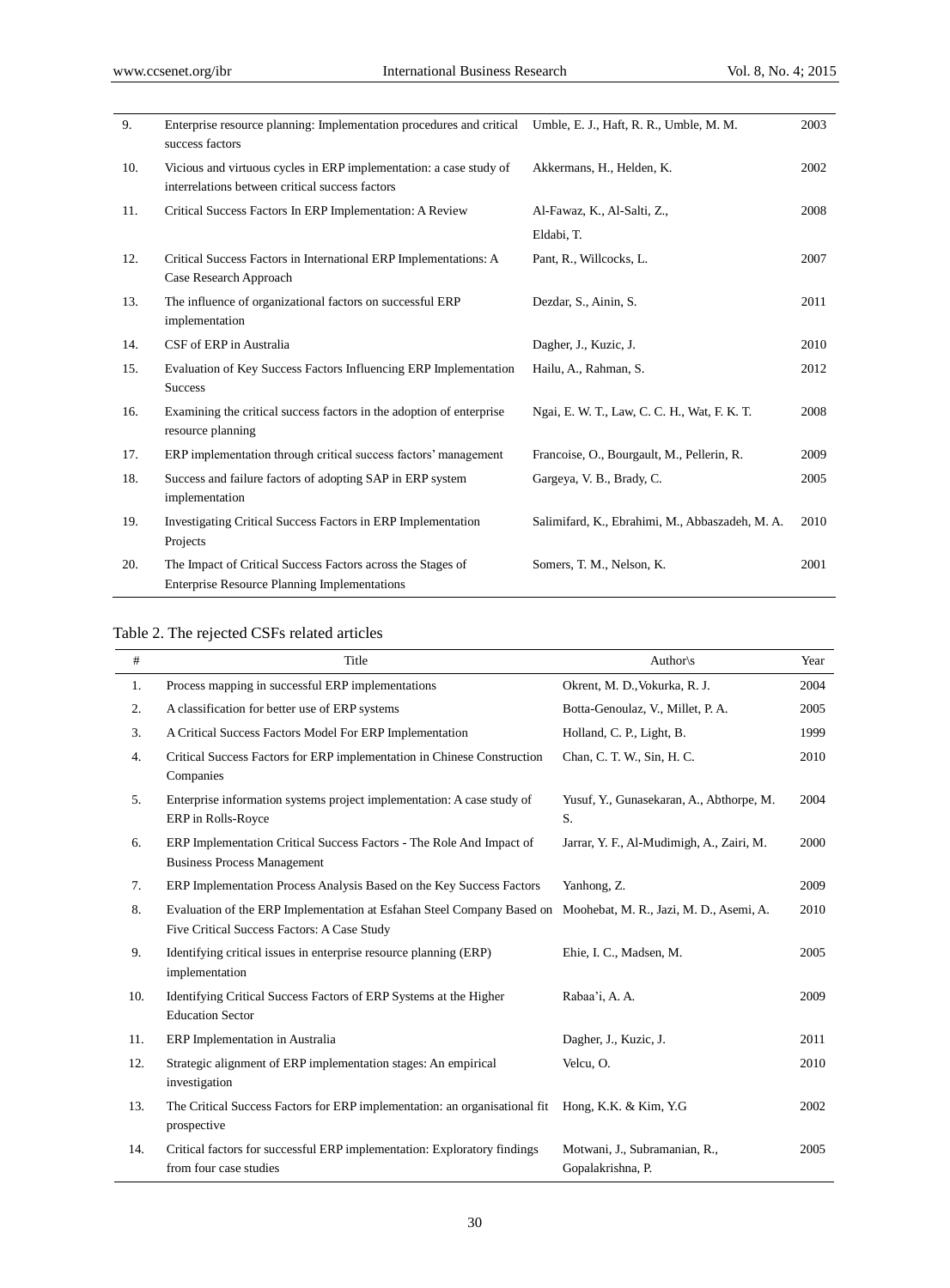#### **4. Data Analysis**

The data analysis phase in the systematic literature review will be composed of the following steps:

1) The next step after finding and summarising the related publications is to conclude the stakeholders groups that are involved in the ERP implementation and utilisation.

- 2) Classifying the discovered CSF into the concluded categories from the previous step.
- 3) Measuring the agreement among the included publications on the previous summarised CSF.

#### *4.1 Critical Success Factors CSFs Analysis*

The 20 articles that have been accepted as sources for the CSFs in ERP implementation were analysed thoroughly in order to determine the factors studied by the authors of those papers, in which, 51 different CSFs were identified. They cover organisational, neutral and operational aspects in the business (Munir & Pinedo-Cuenca, 2013) as well as pre, during and post implementation phases of the ERP system. The importance of considering the discovered factors comes from their significance to have a successful implementation of the ERP package. The discovered factors are listed in Table 3, in which they are presented without a specific order, however, with considering not have the same CSF repeated while examining the journal articles.

## Table 3. CSFs identified in the accepted literatures

| CSF# | <b>CSF</b> Description                                       |
|------|--------------------------------------------------------------|
| 1.   | Top management support and commitment                        |
| 2.   | Training for different users groups                          |
| 3.   | Clear vision, goals and objectives of the ERP system         |
| 4.   | Careful change management                                    |
| 5.   | The use of ERP implementation consultant                     |
| 6.   | End user involvement                                         |
| 7.   | Suitable IT legacy systems                                   |
| 8.   | Organizational fit for ERP                                   |
| 9.   | Business process re-engineering (BPR) and process management |
| 10.  | Project champion                                             |
| 11.  | On-going ERP vendor support                                  |
| 12.  | Communication among the implementation team members          |
| 13.  | IT infrastructure                                            |
| 14.  | <b>Team Work</b>                                             |
| 15.  | IT department capability                                     |
| 16.  | Technical issues                                             |
| 17.  | Motivational factors to implement ERP systems                |
| 18.  | Implementation strategies                                    |
| 19.  | Minimal customization of packages                            |
| 20.  | Good project scope management                                |
| 21.  | Project management                                           |
| 22.  | Experienced project manager-leadership                       |
| 23.  | Adequate resources                                           |
| 24.  | Interdepartmental communication                              |
| 25.  | Interdepartmental cooperation                                |
| 26.  | Education on new business processes                          |
| 27.  | Adequate ERP software selection                              |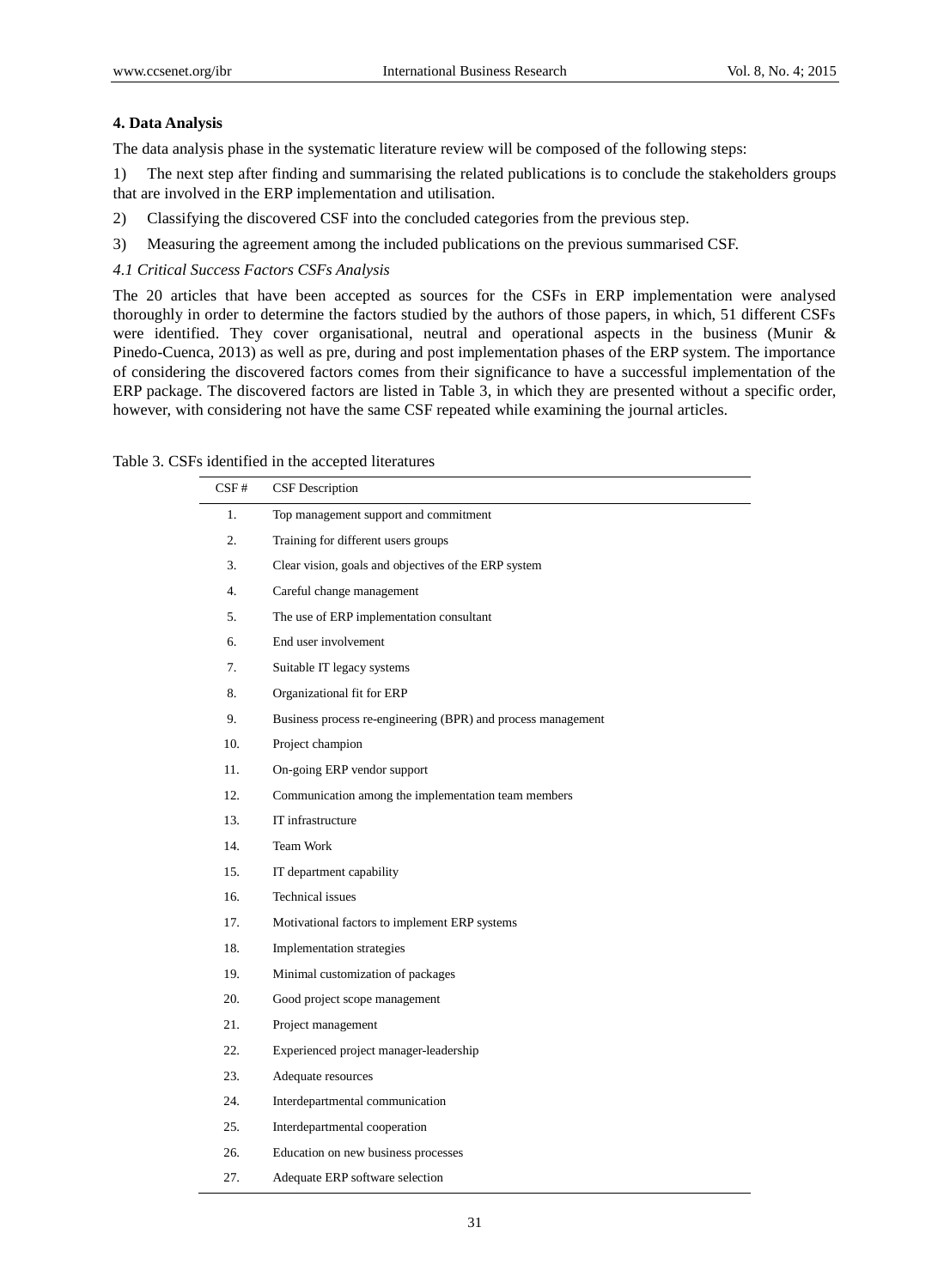| 28. | Formalised project plan/schedule                              |
|-----|---------------------------------------------------------------|
| 29. | Project team composition/team skills                          |
| 30. | Reduced trouble shooting-project risk                         |
| 31. | Steering committee                                            |
| 32. | Trust between partners                                        |
| 33. | Empowered decision makers                                     |
| 34. | Managing consultants                                          |
| 35. | Data analysis and conversion                                  |
| 36. | Project team competence                                       |
| 37. | Use of vendors' development tools                             |
| 38. | Company-wide support                                          |
| 39. | Monitoring and evaluation of performance                      |
| 40. | Business plan and long-term vision                            |
| 41. | Management of expectations                                    |
| 42. | Vendor/customer partnerships                                  |
| 43. | Defining the architecture                                     |
| 44. | Dedicated resources                                           |
| 45. | Integration of business planning with ERP planning            |
| 46. | Ease of system's use and users' acceptance                    |
| 47. | Effectiveness of management in reducing the users' resistance |
| 48. | Organizational culture \ Cultural Change/political issues     |
| 49. | Data and information quality                                  |
| 50. | Focus on user requirements                                    |
| 51. | A formalised project approach and methodology                 |

## *4.2 Stakeholders in the ERP Implementation Project*

The stakeholders involved in the ERP implementation project can be divided into several groups. This categorisation is important since it provides a way for each group to focus on the CSFs that are relevant to it. Table 4 shows these groups. This categorisation is mainly based on the research done by (Nour & Mouakket, 2011) and from the CSFs papers.

Table 4. Stakeholders groups in ERP implementation project

l,

| Group $#$ | Stakeholder Group Name              |
|-----------|-------------------------------------|
| 1.        | End user                            |
| 2.        | Top management                      |
| 3.        | <b>IT</b> Department                |
| 4.        | Project Team                        |
| 5.        | Organisation                        |
| 6.        | Vendor                              |
| 7.        | <b>ERP</b> Consultant               |
| 8.        | Employees from different department |
| 9.        | Business processes experts          |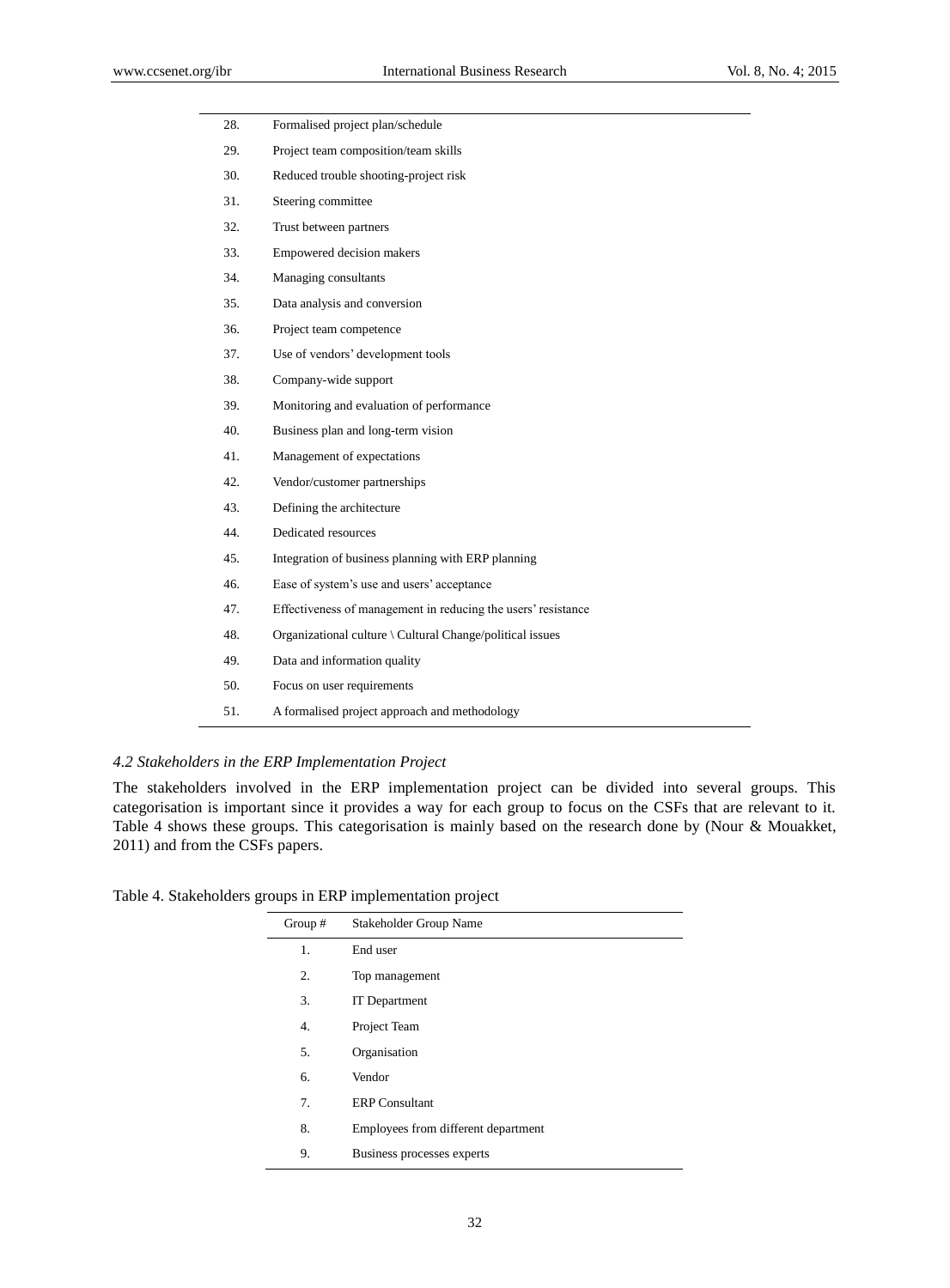## *4.3 Measurement of the CSFs Frequency*

This part will analyse and measure the agreement among authors on the CSFs in the ERP implementation that were discovers and listed previously. This measurement will help in deciding the most important success factors. First examination will concentrate on the CSFs frequency in the approved journal articles. Table 5 records the occurrences of the first 25 CSFs from Table 4, and Table 6 does the same for the other 26 CSFs from the same table. The numbers in the first column in Tables 5 and 6 represent the approved articles in table 1 and the numbers at the first row symbolize the CSFs. The difficulty that faced the researcher during the CSFs' frequency investigation was the use of different expressions by the authors for the same CSF.

| $CSFs$ 1       |              | $\overline{2}$            | $\mathfrak{Z}$                         | $\overline{4}$            | $5\phantom{.0}$ | 6               | $7\overline{ }$ | $\,8\,$      | 9            | 10           | -11          | 12           |              | 13 14        |                |   |   | 15  16  17  18  19  20 |              |                | 21           |              | 22 23        | 24 25        |              |
|----------------|--------------|---------------------------|----------------------------------------|---------------------------|-----------------|-----------------|-----------------|--------------|--------------|--------------|--------------|--------------|--------------|--------------|----------------|---|---|------------------------|--------------|----------------|--------------|--------------|--------------|--------------|--------------|
| $\mathbf{1}$   |              | $\checkmark$ $\checkmark$ | $\checkmark$                           | $\checkmark$              | $\checkmark$    |                 |                 |              |              | $\checkmark$ |              | $\checkmark$ | $\checkmark$ |              | $\checkmark$   |   |   | $\checkmark$           |              |                | $\checkmark$ | $\checkmark$ |              |              |              |
| 2              |              | $\checkmark$ $\checkmark$ | $\checkmark$                           | $\checkmark$              | $\checkmark$    | $\checkmark$    |                 |              | $\checkmark$ | $\checkmark$ | $\checkmark$ |              |              |              |                |   |   | ✓                      | ✓            |                | $\checkmark$ |              |              | $\checkmark$ | $\checkmark$ |
| 3              |              | $\checkmark$ $\checkmark$ | $\checkmark$                           |                           | $\checkmark$    |                 | $\checkmark$    |              | $\checkmark$ | $\checkmark$ | $\checkmark$ |              |              |              |                |   |   | $\checkmark$           | $\checkmark$ | $\checkmark$   | $\checkmark$ | $\checkmark$ | $\checkmark$ | $\checkmark$ | $\checkmark$ |
| $\overline{4}$ |              | $\checkmark$ $\checkmark$ | $\checkmark$                           |                           |                 | $\checkmark$    |                 | $\checkmark$ | $\checkmark$ |              |              | $\checkmark$ |              |              |                |   | ✓ | $\checkmark$           |              |                | $\checkmark$ |              |              |              |              |
| 5              |              | $\checkmark$              | $\checkmark$                           | $\checkmark$              |                 | $\checkmark$    |                 |              |              | $\checkmark$ | $\checkmark$ |              | ✓            |              |                |   |   |                        |              | $\checkmark$   | $\checkmark$ |              | $\checkmark$ |              |              |
| 6              | $\checkmark$ | $\checkmark$              | $\checkmark$                           | $\checkmark$              | $\checkmark$    | $\checkmark$    | $\checkmark$    |              |              |              | $\checkmark$ |              | ✓            |              | $\checkmark$   |   |   |                        |              |                |              |              |              |              |              |
| $\tau$         | $\checkmark$ | $\checkmark$              |                                        |                           |                 |                 |                 |              |              | $\checkmark$ |              | $\checkmark$ |              |              |                |   |   |                        |              |                | $\checkmark$ |              |              | $\checkmark$ |              |
| 8              | $\checkmark$ |                           |                                        | $\checkmark$              | ✓               |                 | ✓               |              | $\checkmark$ | $\checkmark$ | $\checkmark$ | $\checkmark$ |              |              |                |   |   |                        |              |                |              |              |              |              |              |
| 9              |              |                           | $\checkmark$ $\checkmark$ $\checkmark$ | $\checkmark$              |                 |                 |                 |              |              |              |              |              |              |              |                |   |   |                        |              |                | $\checkmark$ |              |              | ✓            |              |
| 10             |              | $\checkmark$ $\checkmark$ | $\checkmark$                           | $\checkmark$              |                 |                 |                 |              | $\checkmark$ | $\checkmark$ | $\checkmark$ |              |              |              |                |   |   |                        | $\checkmark$ |                | ✓            |              |              |              |              |
| 11             |              | $\checkmark$ $\checkmark$ | $\checkmark$                           |                           |                 | $\checkmark$    |                 |              | $\checkmark$ | $\checkmark$ |              |              |              | ✓            |                |   |   |                        |              |                | ✓            |              |              |              |              |
| 12             |              | $\checkmark$ $\checkmark$ | $\checkmark$                           | $\checkmark$ $\checkmark$ |                 |                 |                 |              | $\checkmark$ | $\checkmark$ | $\checkmark$ |              |              |              |                |   |   |                        | $\checkmark$ |                | $\checkmark$ |              |              |              |              |
| 13             |              | $\checkmark$ $\checkmark$ |                                        |                           |                 |                 |                 |              |              |              |              |              |              |              |                |   |   |                        |              |                |              |              |              |              |              |
| 14             |              | $\checkmark$ $\checkmark$ | $\checkmark$                           |                           | $\checkmark$    |                 |                 |              |              | $\checkmark$ |              |              |              |              |                |   |   |                        | ✓            |                |              |              |              |              |              |
| 15             |              | $\checkmark$ $\checkmark$ | $\checkmark$                           | $\checkmark$              | $\checkmark$    | $\checkmark$    |                 |              |              |              |              | $\checkmark$ |              | $\checkmark$ |                |   |   |                        |              |                | $\checkmark$ |              |              | ✓            |              |
| 16             | $\checkmark$ | $\checkmark$              | ✓                                      | $\checkmark$              |                 | $\checkmark$    | ✓               |              | ✓            |              | $\checkmark$ | ✓            |              |              |                |   |   |                        |              |                | ✓            |              |              |              |              |
| 17             | $\checkmark$ |                           |                                        | $\checkmark$              | $\checkmark$    |                 |                 |              | $\checkmark$ | $\checkmark$ |              | $\checkmark$ |              | ✓            |                |   |   |                        | $\checkmark$ |                | $\checkmark$ |              |              | ✓            |              |
| 18             | $\checkmark$ |                           |                                        | $\checkmark$              |                 |                 | $\checkmark$    |              | ✓            | $\checkmark$ |              | ✓            |              | ✓            |                |   |   |                        | $\checkmark$ |                | ✓            |              |              | ✓            |              |
| 19             | $\checkmark$ | $\checkmark$              | $\checkmark$                           | ✓                         | ✓               |                 |                 |              | ✓            |              |              | ✓            | $\checkmark$ |              |                |   |   |                        |              |                | ✓            |              |              | ✓            |              |
| 20             | $\checkmark$ | $\checkmark$              | $\checkmark$                           | $\checkmark$              | $\checkmark$    |                 |                 |              | ✓            | $\checkmark$ | $\checkmark$ |              |              |              |                |   |   |                        | ✓            |                | ✓            |              |              |              |              |
| Frq            |              | 20 17                     | 15                                     | 14                        | 12              | $7\phantom{.0}$ | 6               | 2            | 12           | 13           | 9            | 10           | 4            | 6            | $\overline{c}$ | 1 | 1 | 6                      | 8            | $\overline{2}$ | 16           | 2            | 2            | 14           | -6           |

|  |  |  |  | Table 5. CSFs frequency in the literatures (CSFs 1-25) |  |  |  |
|--|--|--|--|--------------------------------------------------------|--|--|--|
|--|--|--|--|--------------------------------------------------------|--|--|--|

Table 6. CSFs frequency in the literatures (CSFs 26-51)

| CSF 26 27 28 29 30 31 32 33 34 35 36 37 38 39 40 41 42 43 44 45 46 47 48 49 50 51 |                             |                                               |                           |  |                                                                                                                                                                                                                                                                                                                                                                                       |              |  |                                            |  |  |                                                     |  |                                        |  |  |  |
|-----------------------------------------------------------------------------------|-----------------------------|-----------------------------------------------|---------------------------|--|---------------------------------------------------------------------------------------------------------------------------------------------------------------------------------------------------------------------------------------------------------------------------------------------------------------------------------------------------------------------------------------|--------------|--|--------------------------------------------|--|--|-----------------------------------------------------|--|----------------------------------------|--|--|--|
|                                                                                   |                             |                                               |                           |  | $\checkmark$ and $\checkmark$ and $\checkmark$ and $\checkmark$ and $\checkmark$ and $\checkmark$ and $\checkmark$ and $\checkmark$ and $\checkmark$ and $\checkmark$ and $\checkmark$ and $\checkmark$ and $\checkmark$ and $\checkmark$ and $\checkmark$ and $\checkmark$ and $\checkmark$ and $\checkmark$ and $\checkmark$ and $\checkmark$ and $\checkmark$ and $\checkmark$ and |              |  |                                            |  |  |                                                     |  | $\checkmark$ $\checkmark$ $\checkmark$ |  |  |  |
|                                                                                   | 2 $\checkmark$ $\checkmark$ |                                               |                           |  |                                                                                                                                                                                                                                                                                                                                                                                       |              |  |                                            |  |  |                                                     |  |                                        |  |  |  |
|                                                                                   |                             |                                               |                           |  | $3$ $\checkmark$ $\checkmark$ $\checkmark$ $\checkmark$ $\checkmark$ $\checkmark$ $\checkmark$ $\checkmark$ $\checkmark$ $\checkmark$ $\checkmark$ $\checkmark$ $\checkmark$ $\checkmark$                                                                                                                                                                                             |              |  |                                            |  |  |                                                     |  |                                        |  |  |  |
| 4                                                                                 |                             |                                               |                           |  |                                                                                                                                                                                                                                                                                                                                                                                       |              |  |                                            |  |  |                                                     |  |                                        |  |  |  |
| 5                                                                                 |                             |                                               | $\checkmark$ $\checkmark$ |  |                                                                                                                                                                                                                                                                                                                                                                                       |              |  |                                            |  |  |                                                     |  | $\checkmark$                           |  |  |  |
| 6                                                                                 |                             | $\checkmark$ $\checkmark$                     |                           |  |                                                                                                                                                                                                                                                                                                                                                                                       |              |  |                                            |  |  | $\checkmark$                                        |  |                                        |  |  |  |
|                                                                                   | $\checkmark$                |                                               |                           |  |                                                                                                                                                                                                                                                                                                                                                                                       |              |  |                                            |  |  |                                                     |  |                                        |  |  |  |
|                                                                                   |                             | $8 \times \times \times \times \times \times$ |                           |  |                                                                                                                                                                                                                                                                                                                                                                                       | $\checkmark$ |  |                                            |  |  |                                                     |  |                                        |  |  |  |
| 9                                                                                 |                             |                                               |                           |  |                                                                                                                                                                                                                                                                                                                                                                                       |              |  |                                            |  |  |                                                     |  |                                        |  |  |  |
| $10 \checkmark \checkmark$                                                        |                             |                                               |                           |  |                                                                                                                                                                                                                                                                                                                                                                                       |              |  | $\checkmark\quad\checkmark\quad\checkmark$ |  |  | $\checkmark$ $\checkmark$ $\checkmark$ $\checkmark$ |  |                                        |  |  |  |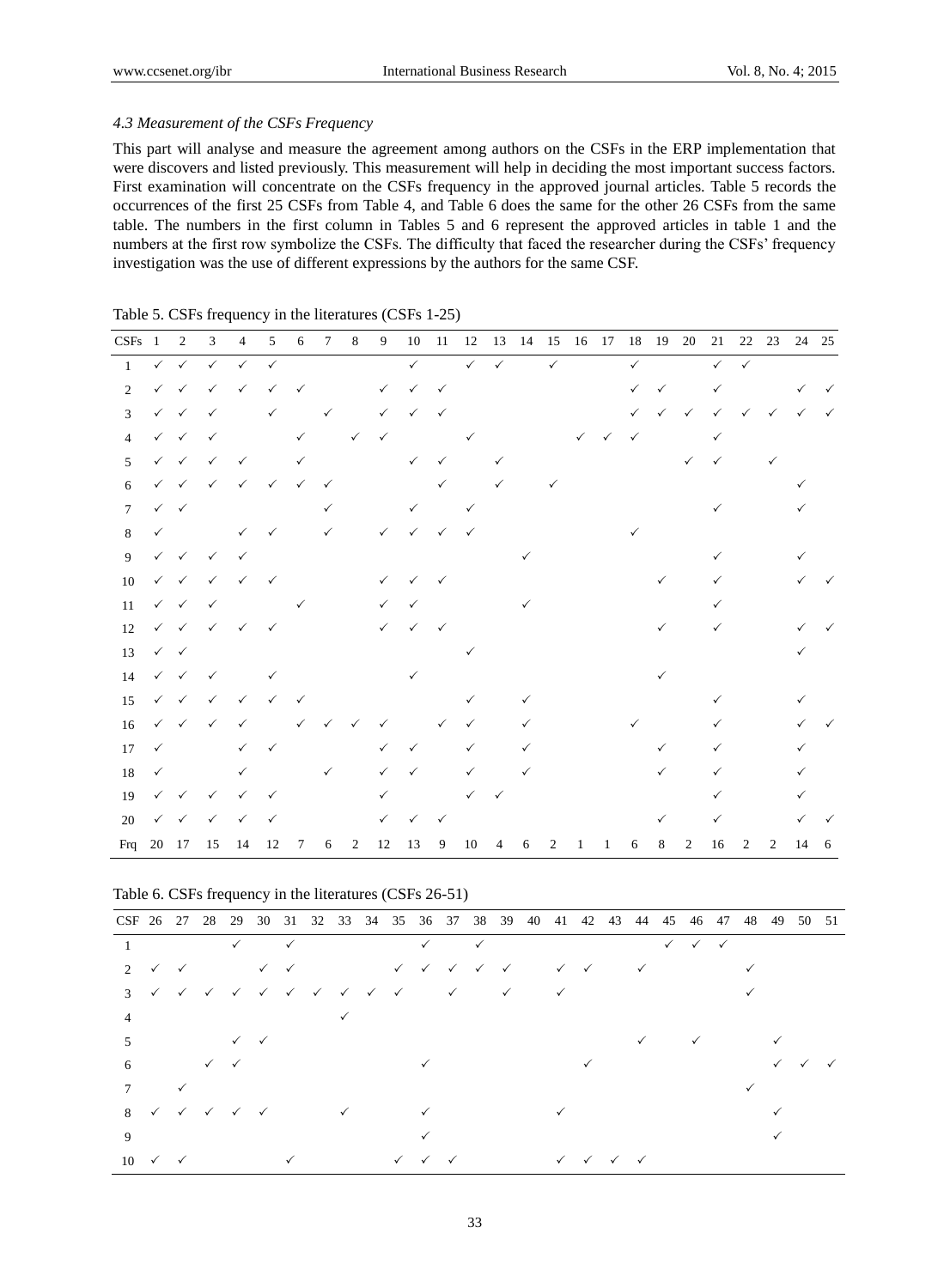| $11 \quad \checkmark$                          |              |              |                           |                                        |  |  |                                                                                                                                                                                                                                                                                                                                                                                       |  | $\checkmark$ |                                                     |  |  |                |              |  |  |
|------------------------------------------------|--------------|--------------|---------------------------|----------------------------------------|--|--|---------------------------------------------------------------------------------------------------------------------------------------------------------------------------------------------------------------------------------------------------------------------------------------------------------------------------------------------------------------------------------------|--|--------------|-----------------------------------------------------|--|--|----------------|--------------|--|--|
| $12 \checkmark \checkmark$                     |              |              |                           |                                        |  |  | $\checkmark$ and $\checkmark$ and $\checkmark$ and $\checkmark$ and $\checkmark$ and $\checkmark$ and $\checkmark$ and $\checkmark$ and $\checkmark$ and $\checkmark$ and $\checkmark$ and $\checkmark$ and $\checkmark$ and $\checkmark$ and $\checkmark$ and $\checkmark$ and $\checkmark$ and $\checkmark$ and $\checkmark$ and $\checkmark$ and $\checkmark$ and $\checkmark$ and |  |              |                                                     |  |  |                |              |  |  |
| 13                                             |              |              |                           |                                        |  |  |                                                                                                                                                                                                                                                                                                                                                                                       |  |              |                                                     |  |  |                | $\checkmark$ |  |  |
| 14                                             |              |              |                           |                                        |  |  |                                                                                                                                                                                                                                                                                                                                                                                       |  |              |                                                     |  |  |                |              |  |  |
| 15                                             | $\checkmark$ | $\checkmark$ |                           |                                        |  |  | $\checkmark$                                                                                                                                                                                                                                                                                                                                                                          |  |              |                                                     |  |  |                |              |  |  |
| $16 \checkmark \checkmark$                     |              |              |                           | $\checkmark$ $\checkmark$ $\checkmark$ |  |  |                                                                                                                                                                                                                                                                                                                                                                                       |  |              |                                                     |  |  |                |              |  |  |
| 17                                             |              |              | $\checkmark$ $\checkmark$ |                                        |  |  |                                                                                                                                                                                                                                                                                                                                                                                       |  | $\checkmark$ |                                                     |  |  |                | ✓            |  |  |
| 18                                             |              |              | $\checkmark$ $\checkmark$ |                                        |  |  |                                                                                                                                                                                                                                                                                                                                                                                       |  |              |                                                     |  |  |                |              |  |  |
| 19                                             |              |              |                           |                                        |  |  |                                                                                                                                                                                                                                                                                                                                                                                       |  |              |                                                     |  |  |                |              |  |  |
| $20 \quad \checkmark \quad \checkmark$         |              |              |                           |                                        |  |  | $\checkmark$ and $\checkmark$ and $\checkmark$ and $\checkmark$ and $\checkmark$ and $\checkmark$ and $\checkmark$ and $\checkmark$ and $\checkmark$ and $\checkmark$ and $\checkmark$ and $\checkmark$ and $\checkmark$ and $\checkmark$ and $\checkmark$ and $\checkmark$ and $\checkmark$ and $\checkmark$ and $\checkmark$ and $\checkmark$ and $\checkmark$ and $\checkmark$ and |  |              | $\checkmark$ $\checkmark$ $\checkmark$ $\checkmark$ |  |  |                |              |  |  |
| Freq 7 10 3 9 7 7 1 4 2 6 10 6 2 2 4 7 6 4 7 2 |              |              |                           |                                        |  |  |                                                                                                                                                                                                                                                                                                                                                                                       |  |              |                                                     |  |  | $\overline{4}$ | 1 7 5 1 1    |  |  |

## **5. Findings**

Having analysed and presented the results in the previous section. This section will present the main findings from the data analysis section, which is based on the approved articles related to CSFs in the ERP implementation project. It will show the most important success factors as well as the categorisation of these influencers according to the stakeholders groups.

#### *5.1 Appearance Order of Critical Success Factors CSFs*

Based on the work done in the data analysis chapter, Table 7 lists the CSFs according to their appearance in the literatures that is based on analysis presented in Tables 5 and 6. This order gives an indication about the most important CSFs in the ERP implementation projects. Based on that, participants concerned with this project can prioritise their attention for the important factors in order to achieve best results, to get the required functionalities, and to meet the expectations from the ERP system.

| CSF Order | <b>CSF</b> Description                               | Frequency |
|-----------|------------------------------------------------------|-----------|
| 1.        | Top management support and commitment                | 20        |
| 2.        | Training for different users groups                  | 17        |
| 3.        | Project management                                   | 16        |
| 4.        | Clear vision, goals and objectives of the ERP system | 15        |
| 5.        | Careful change management                            | 14        |
| 6.        | Interdepartmental communication                      | 14        |
| 7.        | Project champion                                     | 13        |
| 8.        | The use of ERP implementation consultant             | 12        |
| 9.        | Business process re-engineering (BPR)                | 12        |
| 10.       | Communication among the implementation team members  | 10        |
| 11.       | Adequate ERP software selection                      | 10        |
| 12.       | Project team competence                              | 10        |
| 13.       | On-going ERP vendor support                          | 9         |
| 14.       | Project team composition/team skills                 | 9         |
| 15.       | Minimal customization of packages                    | 8         |
| 16.       | End user involvement                                 | 7         |
| 17.       | Education on new business processes                  | 7         |
| 18.       | Reduced trouble shooting-project risk                | $\tau$    |
| 19.       | Steering committee                                   | 7         |

Table 7. CSFs ordered according to their appearance frequency in the literatures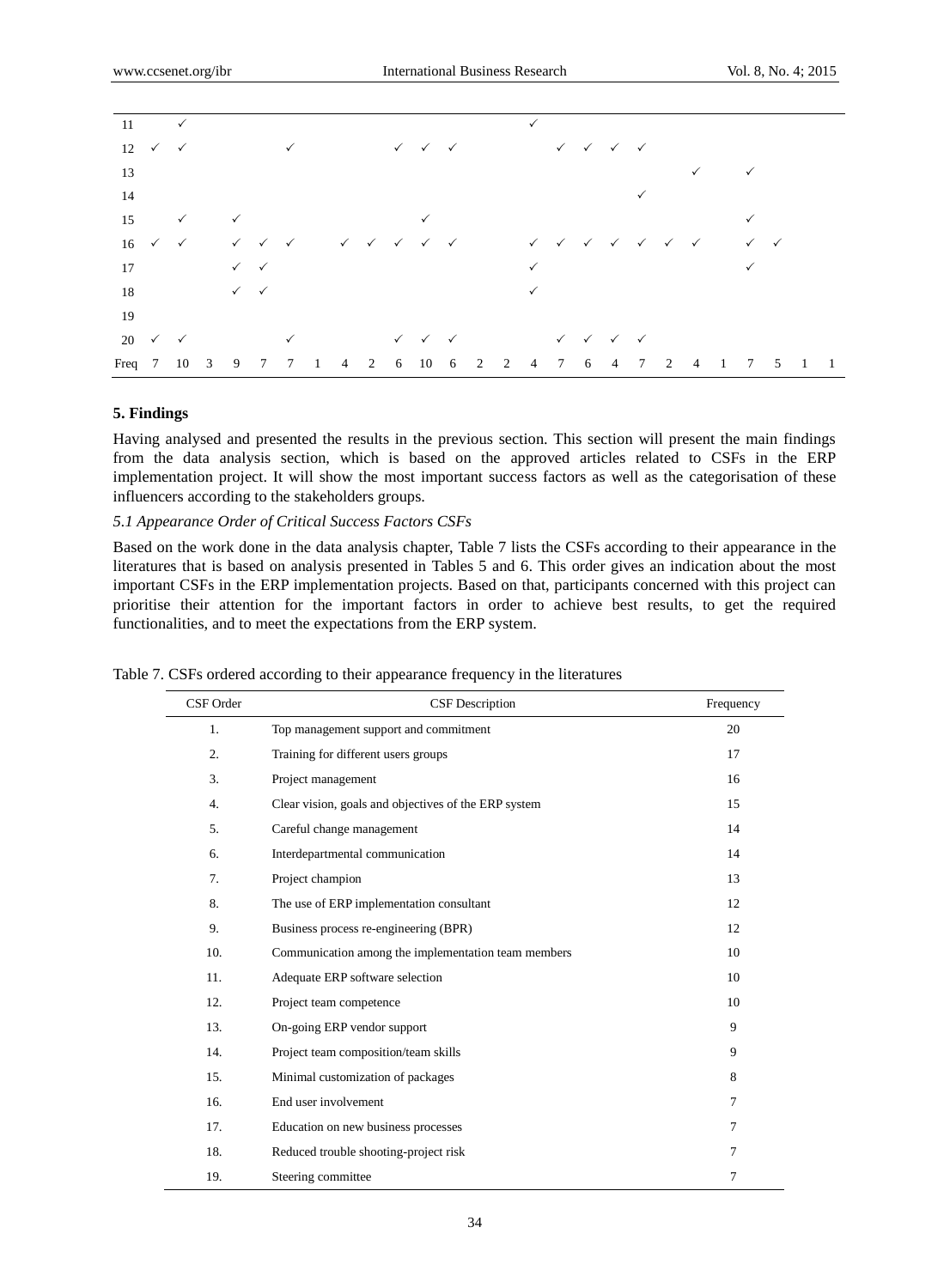| 20. | Management of expectations                                    | 7              |
|-----|---------------------------------------------------------------|----------------|
| 21. | Dedicated resources                                           | 7              |
| 22. | Organizational culture \ Cultural Change/political issues     | 7              |
| 23. | Suitable IT legacy systems                                    | 6              |
| 24. | <b>Team Work</b>                                              | 6              |
| 25. | Implementation strategies                                     | 6              |
| 26. | Interdepartmental cooperation                                 | 6              |
| 27. | Data analysis and conversion                                  | 6              |
| 28. | Use of vendors' development tools                             | 6              |
| 29. | Vendor/Customer partnership                                   | 6              |
| 30. | Data and information quality                                  | 5              |
| 31. | IT infrastructure                                             | 4              |
| 32. | Empowered decision makers                                     | 4              |
| 33. | Business plan and long-term vision                            | 4              |
| 34. | Defining the architecture                                     | 4              |
| 35. | Ease of system's use and users' acceptance                    | 4              |
| 36. | Formalised project plan/schedule                              | 3              |
| 37. | Organizational fit for ERP                                    | 2              |
| 38. | IT department capability                                      | 2              |
| 39. | Good project scope management                                 | 2              |
| 40. | Experienced project manager-leadership                        | 2              |
| 41. | Adequate resources                                            | $\overline{c}$ |
| 42. | Managing consultants                                          | $\mathfrak{2}$ |
| 43. | Company-wide support                                          | $\overline{c}$ |
| 44. | Monitoring and evaluation of performance                      | 2              |
| 45. | Integration of business planning with ERP planning            | $\overline{c}$ |
| 46. | <b>Technical</b> issues                                       | 1              |
| 47. | Motivational factors to implement ERP systems                 | $\mathbf{1}$   |
| 48. | Trust between partners                                        | $\mathbf{1}$   |
| 49. | Effectiveness of management in reducing the users' resistance | 1              |
| 50. | Focus on user requirements                                    | 1              |
| 51. | A formalised project approach and methodology                 | 1              |

## *5.2 CSFs Classification according to Stakeholders Groups*

This section will cover one important objective of this study, which is classifying the discovered CSFs in the literatures according to the stakeholders group identified during previous phase. This categorisation is very important for the people involved in the ERP implementation since they will be able to focus on the factors that concern them, which can possibly reflected in a better performance, and as a result to achieve a successful ERP implementation. Table 8 presents the previous mentioned classification in a tabular format, in which, the order of the CSFs is following the same order as in Table 7. In this table the participants from each category can pay more attention to the highlighted and checked factors in the column that they belong to.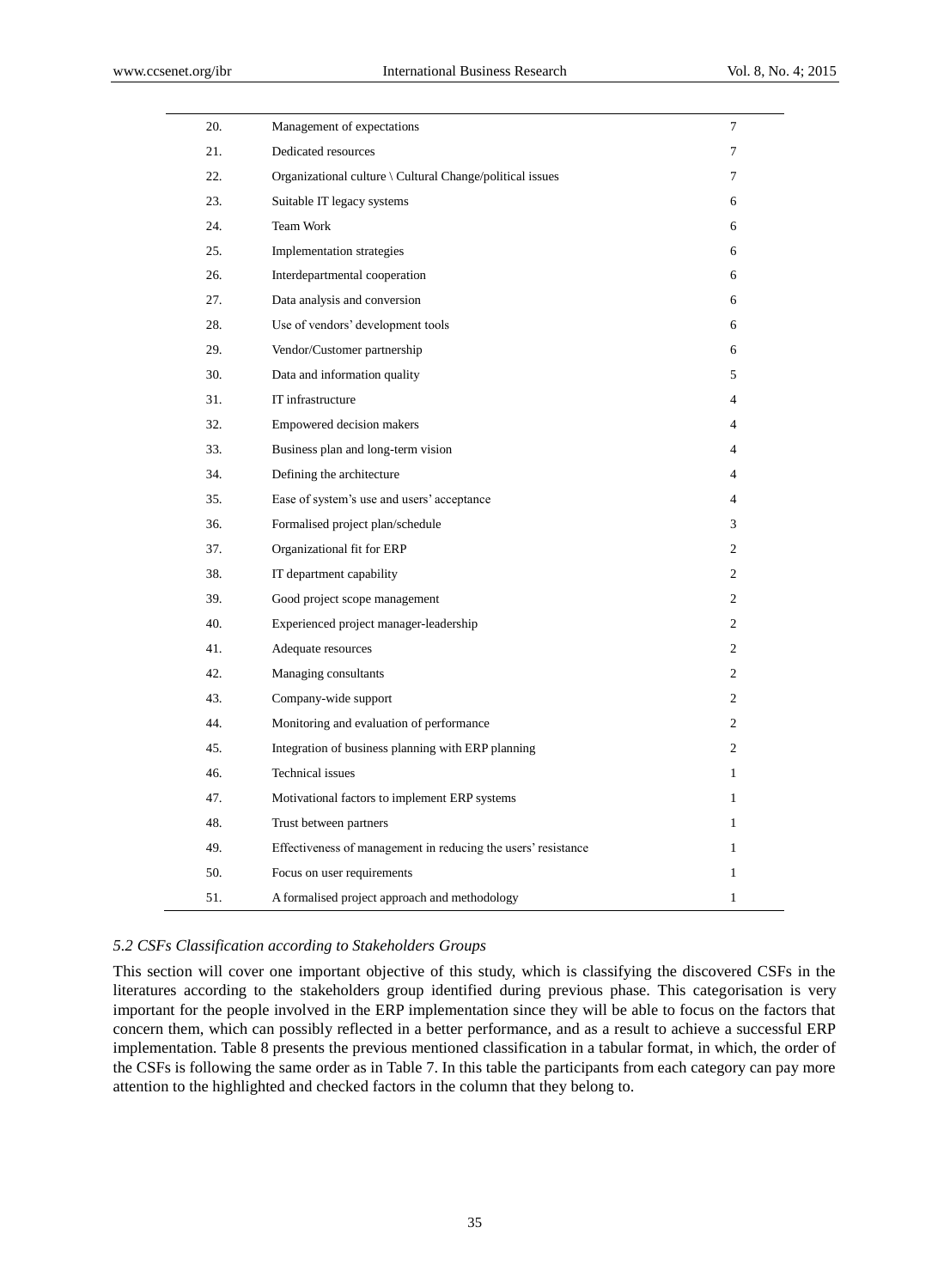| CSF \ Stakeholders Group                 | End<br>User  | Top<br>Management | $\operatorname{IT}$<br>Department | Team | Project Organisation | Vendor | ERP<br>Consultant | Employees<br>from Different Processes<br>Departments | <b>Business</b><br>Experts |
|------------------------------------------|--------------|-------------------|-----------------------------------|------|----------------------|--------|-------------------|------------------------------------------------------|----------------------------|
| Top management support &<br>commitment   |              | $\checkmark$      |                                   |      |                      |        |                   |                                                      |                            |
| Training different usersgroups           | ✓            | ✓                 |                                   |      | ✓                    |        |                   |                                                      |                            |
| Project management                       |              | ✓                 |                                   |      |                      |        |                   |                                                      |                            |
| Clear vision, goals and<br>objectives    |              |                   |                                   |      | ✓                    |        |                   |                                                      |                            |
| Careful change management                |              |                   |                                   |      |                      |        |                   |                                                      |                            |
| Interdepartmental<br>communication       |              |                   |                                   |      |                      |        |                   | ✓                                                    |                            |
| Project champion                         |              |                   |                                   |      |                      |        |                   |                                                      |                            |
| The use of ERP consultant                |              |                   |                                   |      |                      |        |                   |                                                      |                            |
| Business process re-engineering          | ✓            |                   |                                   |      |                      |        |                   | ✓                                                    |                            |
| Communication among team<br>members      |              |                   |                                   | ✓    |                      |        |                   |                                                      |                            |
| Adequate ERP software<br>selection       |              |                   |                                   |      |                      |        |                   |                                                      |                            |
| Project team competence                  |              | ✓                 |                                   |      |                      |        |                   |                                                      |                            |
| On-going ERP vendor support              |              |                   |                                   |      |                      | ✓      |                   |                                                      |                            |
| Project team composition                 |              |                   |                                   |      |                      |        |                   |                                                      |                            |
| Minimal customization of<br>packages     |              |                   |                                   |      |                      |        | ✓                 |                                                      |                            |
| End user involvement                     |              |                   |                                   |      |                      |        |                   |                                                      |                            |
| Education on new business<br>processes   |              | ✓                 |                                   |      |                      |        | ✓                 |                                                      |                            |
| Reduced trouble<br>shooting-project risk |              |                   |                                   |      |                      |        |                   |                                                      |                            |
| Steering committee                       |              |                   |                                   |      |                      |        |                   |                                                      |                            |
| Management of expectations               |              |                   |                                   |      |                      |        |                   |                                                      |                            |
| Dedicated resources                      |              |                   |                                   |      |                      |        |                   |                                                      |                            |
| Organizational cultural Change           |              | ✓                 | ✓                                 | ✓    |                      |        |                   |                                                      |                            |
| Suitable IT legacy systems               |              |                   |                                   |      |                      |        |                   |                                                      |                            |
| Team Work                                | $\checkmark$ | ✓                 |                                   | ✓    | ✓                    |        | ✓                 | ✓                                                    |                            |
| Implementation strategies                |              | ✓                 |                                   |      | ✓                    |        |                   |                                                      |                            |
| Interdepartmental cooperation            | $\checkmark$ |                   |                                   |      |                      |        |                   |                                                      |                            |
| Data analysis and conversion             |              |                   | ✓                                 | ✓    |                      |        |                   |                                                      |                            |
| Use of vendors' development<br>tools     |              |                   |                                   |      |                      |        |                   |                                                      |                            |
| Vendor/Customer partnership              |              |                   |                                   |      | ✓                    |        |                   |                                                      |                            |
| Data and information quality             | ✓            |                   |                                   |      |                      |        |                   | ✓                                                    |                            |
| IT infrastructure                        |              |                   |                                   |      |                      |        |                   |                                                      |                            |
| Empowered decision makers                |              |                   |                                   | ✓    |                      |        |                   |                                                      |                            |

## Table 8. CSFs classification according to stakeholders group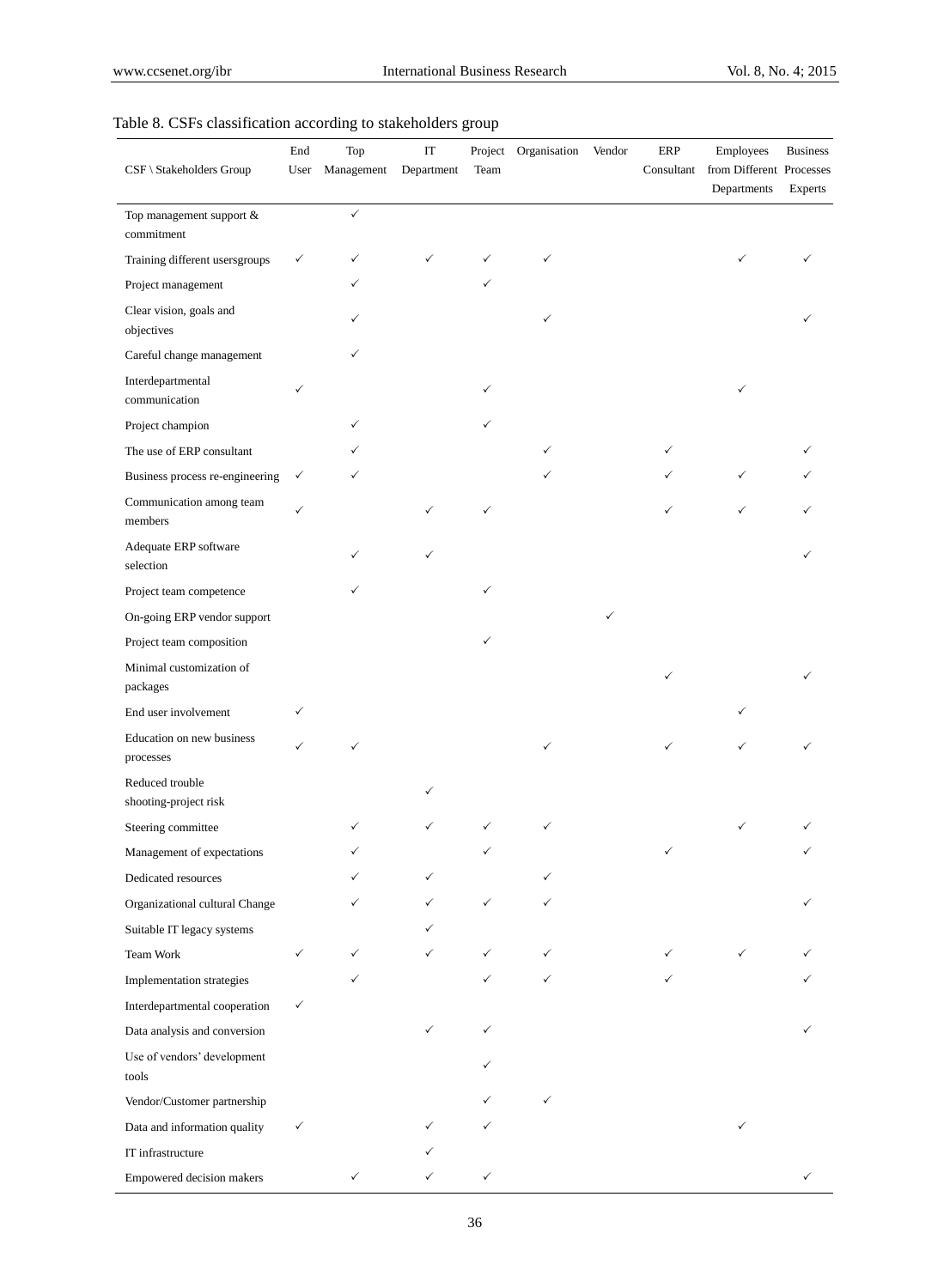| Business plan and long-term<br>vision                            |   | ✓ |   |              | ✓ |   |  |
|------------------------------------------------------------------|---|---|---|--------------|---|---|--|
| Defining the architecture                                        |   |   | ✓ | $\checkmark$ |   | ✓ |  |
| Ease of system's use and users'<br>acceptance                    |   | ✓ |   |              |   |   |  |
| Formalised project<br>plan/schedule                              |   |   | ✓ | ✓            |   | ✓ |  |
| Organizational fit for ERP                                       |   |   |   |              | ✓ |   |  |
| IT department capability                                         |   |   | ✓ |              |   |   |  |
| Good project scope management                                    |   | ✓ |   | ✓            |   | ✓ |  |
| <b>Experienced</b> project<br>manager-leadership                 |   |   |   |              |   |   |  |
| Adequate resources                                               |   |   | ✓ |              | ✓ |   |  |
| Managing consultants                                             |   |   |   | ✓            |   | ✓ |  |
| Company-wide support                                             | ✓ | ✓ | ✓ |              | ✓ |   |  |
| Monitoring, evaluation of<br>performance                         |   |   |   | ✓            |   |   |  |
| Integration of business planning<br>with ERP planning            |   |   |   |              |   | ✓ |  |
| Technical issues                                                 |   |   |   |              |   |   |  |
| Motivational factors to<br>implement ERP systems                 |   | ✓ |   |              | ✓ |   |  |
| Trust between partners                                           |   |   |   |              |   |   |  |
| Effectiveness of management in<br>reducing the users' resistance |   |   |   |              | ✓ |   |  |
| Focus on user requirements                                       | ✓ | ✓ |   | ✓            |   | ✓ |  |
| A formalised project approach<br>and methodology                 |   | ✓ |   |              |   |   |  |

#### **6. Conclusion**

### *6.1 Summary of the Research*

Successfully implementing ERP system has many benefits for organisations. However, on other hand, failing this project would have several negative implications not only on the business but also on the ERP vendor. Therefore, considering all the factors that might affect the success of this project is considered as a priority for all parties involved in it. Therefore, many authors of the scientific journal papers have highlighted the importance of considering the positive and negative factors in the implementation project of the Enterprise Resource Planning (ERP) system. This paper has analysed the articles related to influencing factors that need to be well-thought-out throughout all stages of the ERP system implementation life cycle. This systematic review has focused on two important aspects that are related to the topic of ERP implementation. It measured authors' agreement on the CSFs that accompany the ERP project by recording the frequency of appearance of those factors and then it provided a categorisation for the discovered factors according to stakeholders involved in the ERP implementation and utilisation.

## *6.2 Research Contributions*

Many papers or journal articles have studied the Critical Success Factors (CSFs) that influence the ERP implementation and post implementation phases, however, very few or none has considered them from the stakeholders' point of view. Thus, this research has provided a detailed and deep systematic review for the literatures related to CSFs in the ERP implementation. Also, it presented these factors ordered according to their importance while considering the participants' (stakeholders') different point of views, which can be considered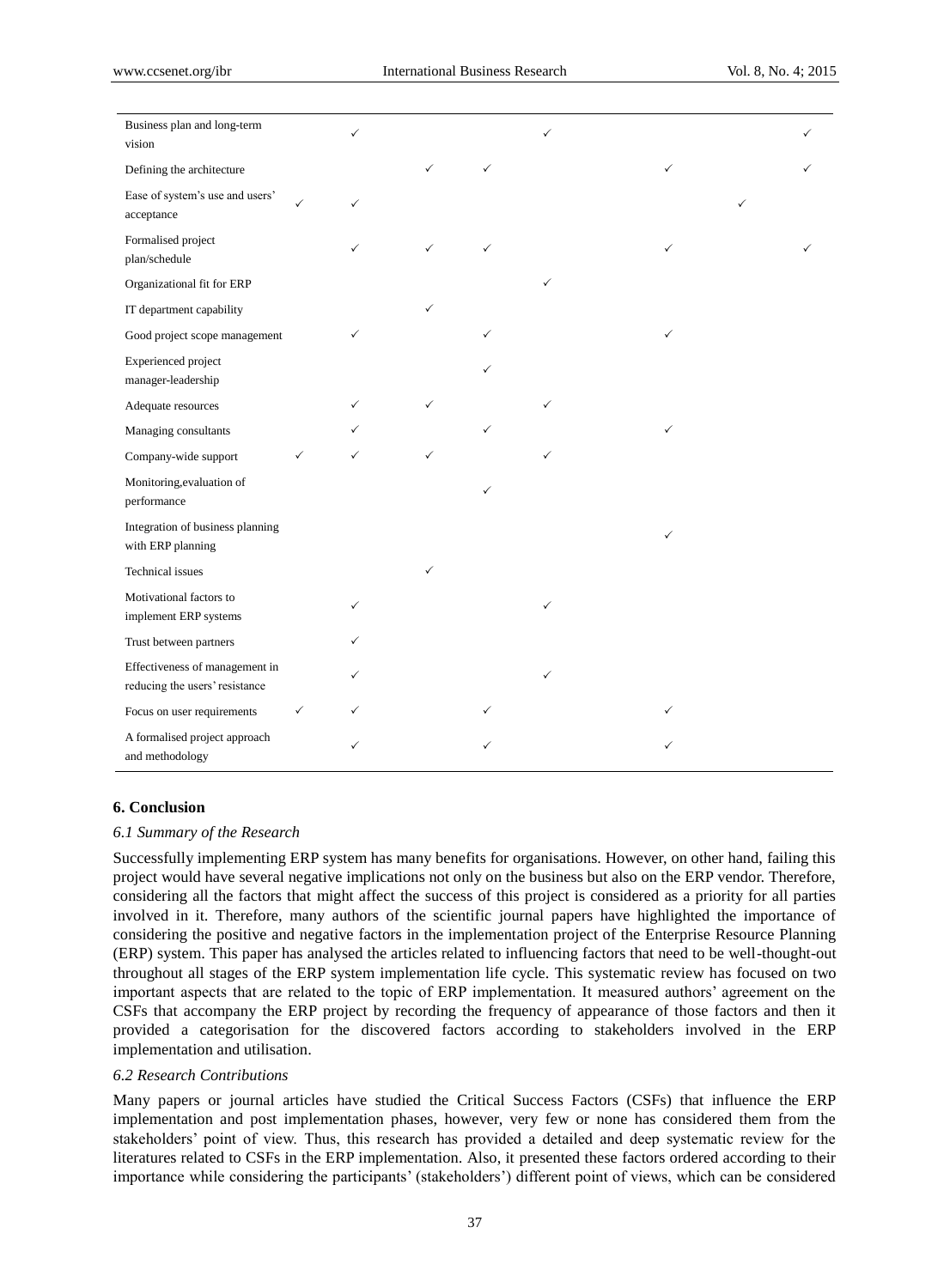as a new way to look at the CSFs (see Table 8). This table has provided a tabular categorisation for the positive and negative factors affecting ERP implementation from the stakeholders' perspectives. This classification can make it easier for the members of any the stakeholders groups to find the factors that concern them more easily. Thus, they can achieve more focus and better performance, which can be reflected in a more successful ERP implementation.

#### *6.3 Research Limitations and Future Work*

As with any other research, this study has some limitations. Firstly, although this study provide a comprehensive literature related to ERP CSFs, however the limited number of papers that consider the CSFs from the perceptives of project managers made data gathering a tremendous effort for authors. Therefore, care should be taken when generalizing the findings of the study. This work can be enhanced and continued by tackling the limitation mentioned before. Also, it can be further improved by conducting a field research in a real life context case study to evaluate the findings and the results concluded in this dissertation. Moreover, research findings could be validated with the stakeholders' groups involved in the ERP implementation project.

#### **References**

- Abbasi, M.S., Tarhini, A., Hassouna, M. & Shah, F. (2015). Social, Organizational, Demography and Individuals' Technology Acceptance Behaviour: A Conceptual Model*. European Scientific Journal*, 11 (8).
- Akkermans, H., & Helden, K. V. (2002). Vicious and virtuous cycles in ERP implementation: A case study of interrelations between critical success factors. *European Journal of Information Systems, 11*(1), 35-46. http://dx.doi.org/10.1057/palgrave.ejis.3000418
- Alenezi, H., Tarhini, A., & Masa'deh, R. (2015). Exploring the relationship between information quality and e-government benefits: A literature review. *International Review of Social Science and Humanities, 9*(1).
- Al-Fawaz, K., Al-Salti, Z., & Eldabi, T. (2008). *Critical success factors in ERP implementation: A review*. In European and Mediterranean Conference on Information Systems, Dubai, (pp. 25-26).
- Al-Mashari, M., Al-Mudimigh, A., & Zairi, M. (2003). Enterprise resource planning: A taxonomy of critical factors. *European Journal of Operational Research*, *146*, 352-364. http://dx.doi.org/10.1016/S0377-2217(02)00554-4
- Barker, T., & Frolick, M. N. (2003). ERP implementation failure: A case study. *Information Systems Management, 20*(4), 43-49. http://dx.doi.org/10.1201/1078/43647.20.4.20030901/77292.7
- Botta-Genoulaz, V., & Millet, P. A. (2005). A classification for better use of ERP systems. *Computers in Industry, 56*, 573-587. http://dx.doi.org/10.1016/j.compind.2005.02.007
- Chan, C. T., & Sin, H. (2010). *Critical success factors for ERP implementation in Chinese construction companies.* In Industrial Informatics (INDIN), 8th IEEE International Conference. IEEE, pp. 628-633.
- Chetcuti, H. R. (2008). ERP Implementation: A multi-stakeholder analysis of critical success factors. *WICT Proceedings*, 1-6.
- Dagher, J., & Kuzic, J. (2011). *ERP implementation in Australia.* In Information Technology Interfaces (ITI), Proceedings of the ITI 2011 33rd International Conference on, 2011, IEEE, pp. 379-384.
- Deghar, J., & Kuzic, J. (2010). *CSF of ERP in Australia.* In Information Technology Interfaces (ITI), 32nd International Conference on, 2010, IEEE, pp. 435-440.
- Dezdar, S., & Ainin, S. (2011). The influence of organizational factors on successful ERP implementation. *Management Decision, 49*(6), 911-926. http://dx.doi.org/10.1108/00251741111143603
- Doom, C., Milis, K., Poelmans, S., & Bloemen, E. (2010). Critical success factors for ERP implementations in Belgian SMEs. *Journal of Enterprise Information Management, 23*, 378-406. http://dx.doi.org/10.1108/17410391011036120
- Ehie, I. C., & Madsen, M. (2005). Identifying critical issues in enterprise resource planning (ERP) implementation. *Computers in Industry, 56*, 545-557. http://dx.doi.org/10.1016/j.compind.2005.02.006
- Francoise, O., Bourgault, M., & Pellerin, R., (2009). ERP implementation through critical success factors' management. *Business Process Management Journal, 15*(3), 371-394. http://dx.doi.org/10.1108/14637150910960620
- Gargeya, V. B., & Brady, C. (2005). Success and failure factors of adopting SAP in ERP system implementation. *Business Process Management Journal, 11*(5), 501-516.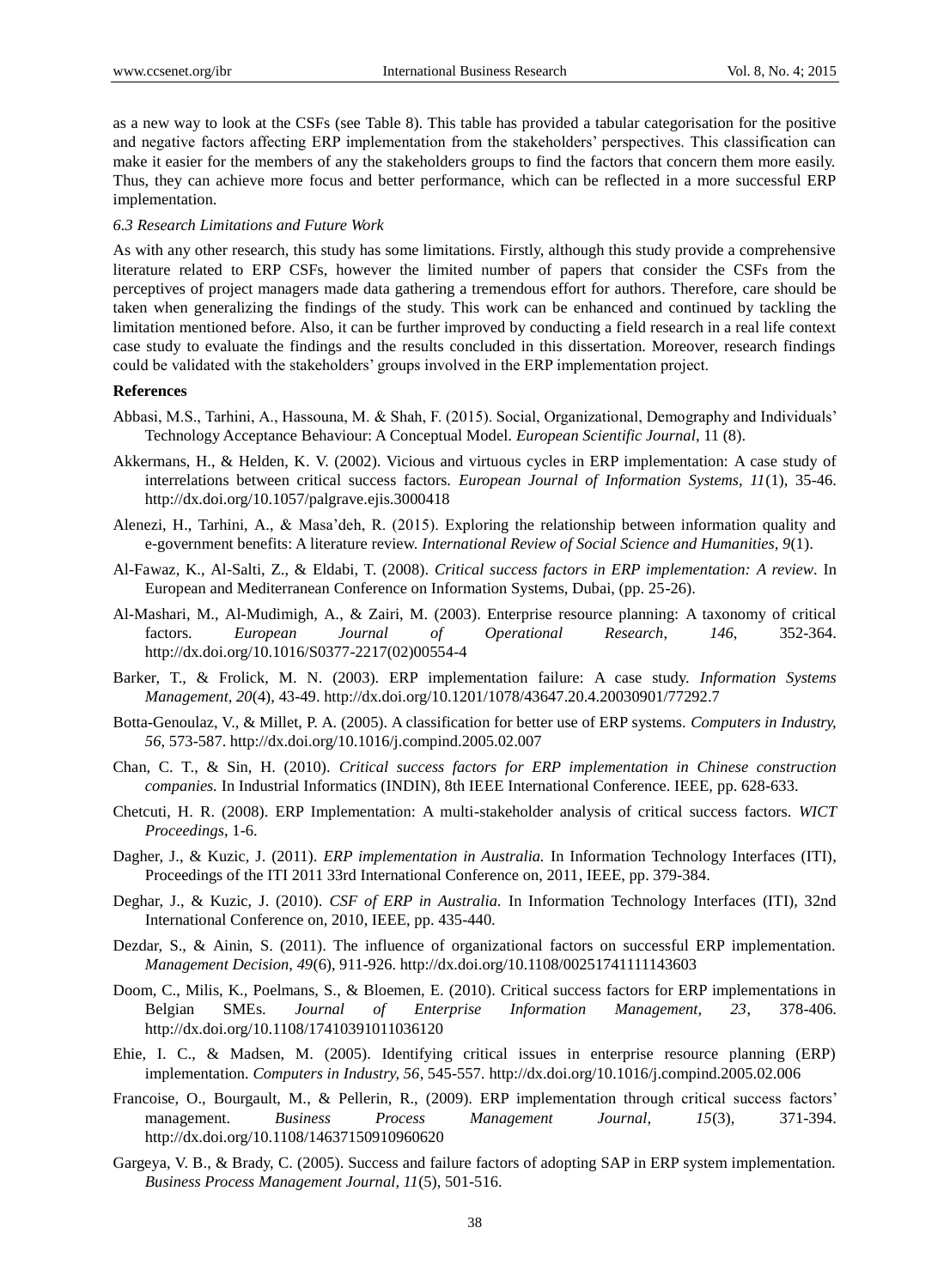- Grossman, T., & Walsh, J. (2004). Avoiding the pitfalls of ERP system implementation. *Information Systems Management, 21*, 38-42. http://dx.doi.org/10.1201/1078/44118.21.2.20040301/80420.6
- Hailu, A., & Rahman, S. S. (2012). *Evaluation of key success factors influencing ERP implementation success*. In Services (SERVICES), 2012 IEEE Eighth World Congress on, 2012, IEEE, pp. 88-91.
- Holland, C. P., Light, B., & Gibson, N. (1999). *A critical success factors model for enterprise resource planning implementation*. In ECIS, pp. 273-287.
- Hong, K. K., & Kim, Y. G. (2002). The critical success factors for ERP implementation: An organizational fit perspective. *Information & Management, 40*, 25-40.
- Jarrar, Y. F., Al-mudimigh, A., & Zairi, M. (2000). *ERP implementation critical success factors-the role and impact of business process management.* In Management of Innovation and Technology, ICMIT 2000. Proceedings of the 2000 IEEE International Conference on, 2000, IEEE, pp. 122-127.
- Khan, K. S., Kunz, R., Kleijnen, J., & Antes, G. (2003). Five steps to conducting a systematic review. *JRSM, 96*, 118-121.
- Khattak, M. A. O., Iqbal, N., Khattak, M. A., & Qadeer, A. (2012). Examining critical success factors affecting ERP implementations in Pakistan. *Interdisciplinary Journal of Contemporary Research in Business, 3*(10), 606-632.
- Lai, I. K. (2006). The critical success factors across ERP implementation models: An empirical study in China. *International Journal of Enterprise Information Systems (IJEIS), 2*, 24-42.
- Magal, S. R., & Word, J. (2009). *Essentials of business process and information systems*. Hoboken, NJ: John Wiley and Sons.
- Monk, F. E., & Wagner, B. J. (2009). *Concepts in enterprise resource planning*. International Edition, 25 Thomson Place, Boston: Course Technology Cengage Learning.
- Moohebat, M. R., Jazi, M. D., & Asemi, A. (2011). Evaluation of the ERP implementation at Esfahan Steel Company based on five critical success factors: A case study. *International Journal of Business and Management, 6*(5), 236-250.
- Motwani, J., Subramanian, R., & Gopalakrishna, P. (2005). Critical factors for successful ERP implementation: exploratory findings from four case studies. *Computers in Industry, 56*, 529-544. http://dx.doi.org/10.1016/j.compind.2005.02.005
- Munir, A., & Pinedo, C. R. (2013). Critical success factors for ERP implementation in SMEs*. Robotics and Computer-Integrated Manufacturing, 29*, 104-111. http://dx.doi.org/10.1016/j.rcim.2012.04.019
- Ngai, E. W., Law, C. C., & Wat, F. K. (2008). Examining the critical success factors in the adoption of enterprise resource planning. *Computers in Industry, 59*, 548-564. http://dx.doi.org/10.1016/j.compind.2007.12.001
- Nour, M. A., & Mouakket, S. (2011). A classification framework of critical success factors for ERP systems implementation: A multi-stakeholder perspective. *International Journal of Enterprise Information Systems (IJEIS), 7,* 56-71. http://dx.doi.org/10.4018/jeis.2011010104
- Okrent, M. D., & Vokurka, R. J. (2004). Process mapping in successful ERP implementations. *Industrial Management & Data Systems, 104*, 637-643. http://dx.doi.org/10.1108/02635570410561618
- Orozco, J., Tarhini, A., & Masa'deh, R. (2015). A framework of IS/business alignment management practices to improve the design of IT Governance architectures. *International Journal of Business and Management, 10*(4).
- Pant, R., & Willcocks, L. (2007). Critical success factors in international ERP implementations: A case research approach. *Journal of Computer Information Systems, 47*, 60-70.
- Rabaa'i, A. A. (2009). *Identifying critical success factors of ERP Systems at the higher education sector*. In ISIICT 2009: Third International Symposium on Innovation in Information & Communication Technology (pp. 133-147).
- Salimifard, K., Ebrahimi, M., & Abbaszadeh, M. A. (2010). Investigating critical success factors in ERP implementation projects. *IEEE International Conference on Advanced Management Science, 3*, 82-86.
- Somers, T. M., & Nelson, K. (2001). *The impact of critical success factors across the stages of enterprise resource planning implementations.* System Sciences, Proceedings of the 34th Annual Hawaii International Conference. IEEE, p. 10.